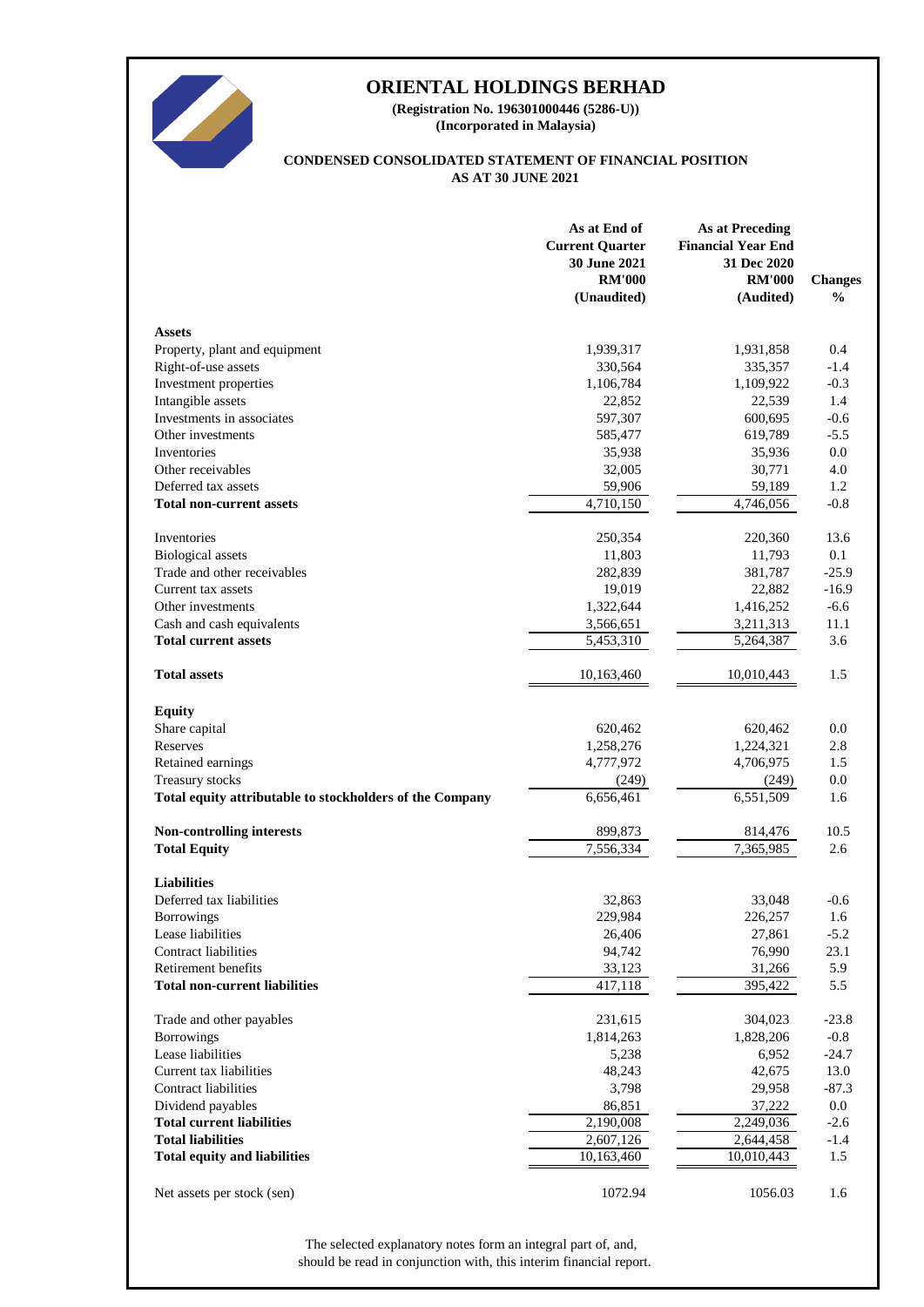

**(Registration No. 196301000446 (5286-U)) (Incorporated in Malaysia)**

# **CONDENSED CONSOLIDATED STATEMENT OF PROFIT OR LOSS AND OTHER COMPREHENSIVE INCOME FOR THE PERIOD ENDED 30 JUNE 2021**

|                                                                                                              | <b>Individual Quarter</b>                                                                |                                                                                     |                        | <b>Cumulative Quarters</b>                                                                                 |                                                                                                              |                        |
|--------------------------------------------------------------------------------------------------------------|------------------------------------------------------------------------------------------|-------------------------------------------------------------------------------------|------------------------|------------------------------------------------------------------------------------------------------------|--------------------------------------------------------------------------------------------------------------|------------------------|
|                                                                                                              | <b>Current</b><br>Year<br><b>Ouarter</b><br>30 June 2021<br><b>RM'000</b><br>(Unaudited) | Preceding<br>Year<br><b>Ouarter</b><br>30 June 2020<br><b>RM'000</b><br>(Unaudited) | <b>Changes</b><br>$\%$ | <b>Current Year</b><br><b>To Date</b><br>(Two quarters to<br>30 June 2021)<br><b>RM'000</b><br>(Unaudited) | <b>Preceding Year</b><br><b>To Date</b><br>(Two quarters to<br>30 June 2020)<br><b>RM'000</b><br>(Unaudited) | <b>Changes</b><br>$\%$ |
| Revenue                                                                                                      | 763,098                                                                                  | 469,669                                                                             | 62.5                   | 1,653,394                                                                                                  | 1,426,057                                                                                                    | 15.9                   |
| <b>Results from operating activities</b>                                                                     | 70,342                                                                                   | 198,579                                                                             | $-64.6$                | 278,202                                                                                                    | 65,297                                                                                                       | 326.1                  |
| Finance costs                                                                                                | (3,627)                                                                                  | (4,205)                                                                             | 13.7                   | (6,604)                                                                                                    | (8,504)                                                                                                      | 22.3                   |
| Share of profits/ (loss) after tax of equity accounted associates                                            | 115                                                                                      | (10, 183)                                                                           | 101.1                  | 23,197                                                                                                     | (40, 753)                                                                                                    | 156.9                  |
| <b>Profit before taxation</b>                                                                                | 66,830                                                                                   | 184,191                                                                             | $-63.7$                | 294,795                                                                                                    | 16,040                                                                                                       | 1737.9                 |
| Income tax expenses                                                                                          | (12, 872)                                                                                | (11,260)                                                                            | $-14.3$                | (48,270)                                                                                                   | (26, 047)                                                                                                    | $-85.3$                |
| Profit/ (Loss) from continuing operations                                                                    | 53,958                                                                                   | 172,931                                                                             | $-68.8$                | 246,525                                                                                                    | (10,007)                                                                                                     | 2563.5                 |
| Other comprehensive income/ (expense), net of tax                                                            |                                                                                          |                                                                                     |                        |                                                                                                            |                                                                                                              |                        |
| Foreign currency translation differences for foreign operations :<br>- (loss)/ gain during the year          | (8,023)                                                                                  | 186,557                                                                             | $-104.3$               | 40,478                                                                                                     | 12,885                                                                                                       | 214.1                  |
| Fair value (loss)/ gain of equity instruments designated at fair value through<br>other comprehensive income | (18, 699)                                                                                | 58,401                                                                              | $-132.0$               | (8,204)                                                                                                    | (152, 146)                                                                                                   | 94.6                   |
| Share of other comprehensive income of equity accounted associates                                           | 3,024                                                                                    | 94                                                                                  | 3117.0                 | 3,224                                                                                                      | 94                                                                                                           | 3329.8                 |
| Other comprehensive (expense)/ income for the period, net of tax                                             | (23, 698)                                                                                | 245,052                                                                             | $-109.7$               | 35,498                                                                                                     | (139, 167)                                                                                                   | 125.5                  |
| Total comprehensive income/ (expense) for the period                                                         | 30,260                                                                                   | 417,983                                                                             | $-92.8$                | 282,023                                                                                                    | (149, 174)                                                                                                   | 289.1                  |
| Profit/ (Loss) attributable to:                                                                              |                                                                                          |                                                                                     |                        |                                                                                                            |                                                                                                              |                        |
| Stockholders of the Company                                                                                  | 34,928                                                                                   | 78,472                                                                              | $-55.5$                | 156,975                                                                                                    | (3,299)                                                                                                      | 4858.3                 |
| Non-controlling interests                                                                                    | 19,030                                                                                   | 94,459                                                                              | $-79.9$                | 89,550                                                                                                     | (6,708)                                                                                                      | 1435.0                 |
| Profit/ (Loss) for the period                                                                                | 53,958                                                                                   | 172,931                                                                             | $-68.8$                | 246,525                                                                                                    | (10,007)                                                                                                     | 2563.5                 |
| Total comprehensive income/ (expense) attributable to:                                                       |                                                                                          |                                                                                     |                        |                                                                                                            |                                                                                                              |                        |
| Stockholders of the Company                                                                                  | 13,424                                                                                   | 273,093                                                                             | $-95.1$                | 191,803                                                                                                    | (122,998)                                                                                                    | 255.9                  |
| Non-controlling interests                                                                                    | 16,836                                                                                   | 144,890                                                                             | $-88.4$                | 90,220                                                                                                     | (26, 176)                                                                                                    | 444.7                  |
| Total comprehensive income/ (expense) for the period                                                         | 30,260                                                                                   | 417,983                                                                             | $-92.8$                | 282,023                                                                                                    | (149, 174)                                                                                                   | 289.1                  |
| Weighted average number of stocks in issue ('000)                                                            | 620,362                                                                                  | 620,362                                                                             |                        | 620,362                                                                                                    | 620,362                                                                                                      |                        |
| Basic earnings per stock (sen)<br>(based on the weighted average number of stocks)                           | 5.63                                                                                     | 12.65                                                                               | $-55.5$                | 25.30                                                                                                      | (0.53)                                                                                                       | 4873.6                 |

The selected explanatory notes form an integral part of, and, should be read in conjunction with, this interim financial report.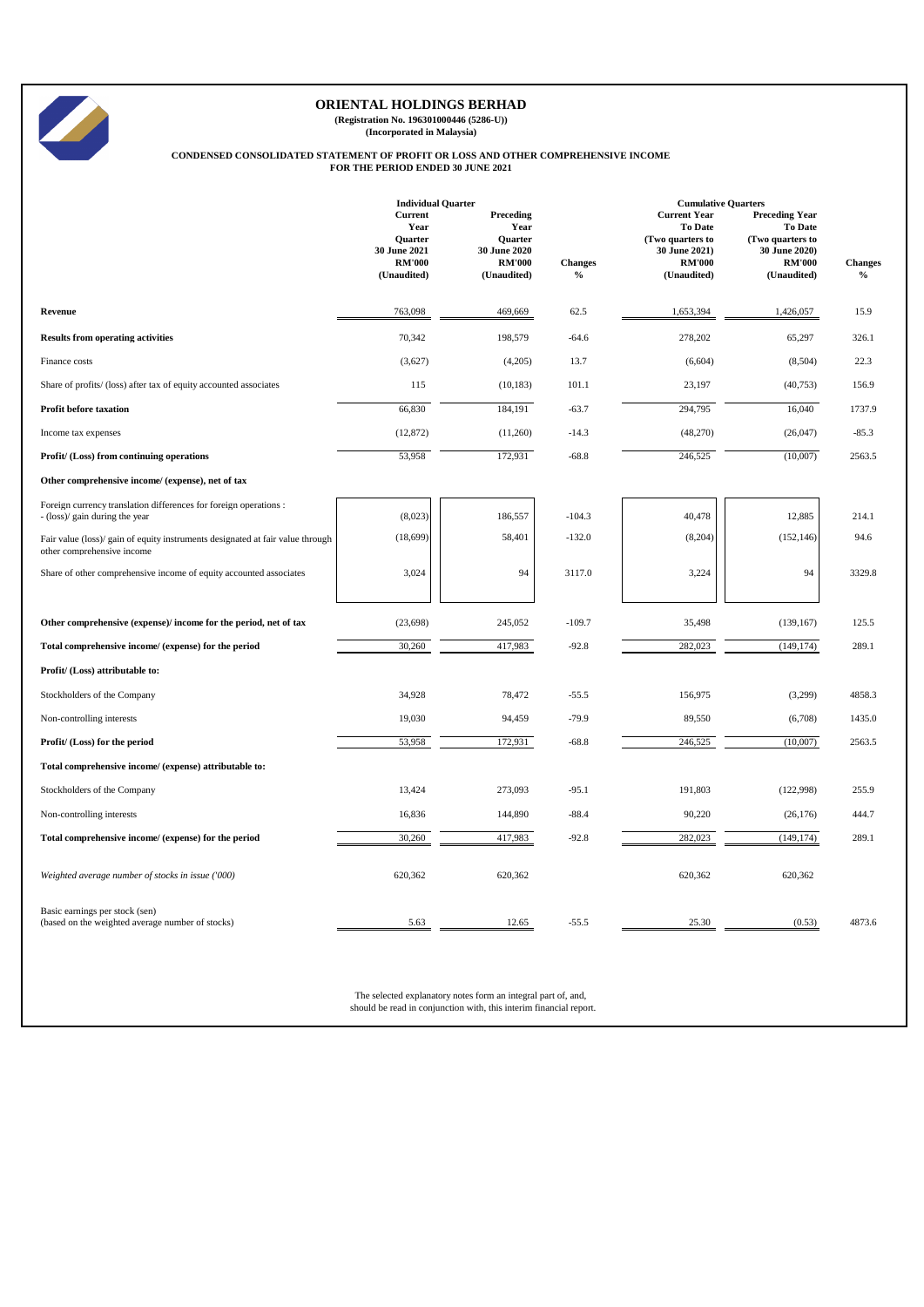

**(Registration No. 196301000446 (5286-U)) (Incorporated in Malaysia)**

#### **CONDENSED CONSOLIDATED STATEMENT OF PROFIT OR LOSS AND OTHER COMPREHENSIVE INCOME FOR THE PERIOD ENDED 30 JUNE 2021**

|                                                                                        | <b>Individual Quarter</b>                                                                |                                                                                     | <b>Cumulative Quarters</b>                                                                                 |                                                                                                                     |  |
|----------------------------------------------------------------------------------------|------------------------------------------------------------------------------------------|-------------------------------------------------------------------------------------|------------------------------------------------------------------------------------------------------------|---------------------------------------------------------------------------------------------------------------------|--|
|                                                                                        | <b>Current</b><br>Year<br><b>Ouarter</b><br>30 June 2021<br><b>RM'000</b><br>(Unaudited) | Preceding<br>Year<br><b>Ouarter</b><br>30 June 2020<br><b>RM'000</b><br>(Unaudited) | <b>Current Year</b><br><b>To Date</b><br>(Two quarters to<br>30 June 2021)<br><b>RM'000</b><br>(Unaudited) | <b>Preceding Year</b><br><b>To Date</b><br>(Two quarters to<br><b>30 June 2020)</b><br><b>RM'000</b><br>(Unaudited) |  |
| Included in the Total Comprehensive Expense/Income for the period are the followings : |                                                                                          |                                                                                     |                                                                                                            |                                                                                                                     |  |
| Interest income                                                                        | (11,946)                                                                                 | (19,346)                                                                            | (25, 332)                                                                                                  | (43, 935)                                                                                                           |  |
| Other income including investment income                                               | (3,670)                                                                                  | (1,657)                                                                             | (4,641)                                                                                                    | (2,898)                                                                                                             |  |
| Interest expense                                                                       | 3,627                                                                                    | 4,205                                                                               | 6,604                                                                                                      | 8,504                                                                                                               |  |
| Depreciation and amortisation                                                          | 37,005                                                                                   | 37,612                                                                              | 75,298                                                                                                     | 74,015                                                                                                              |  |
| Bad debts recovered                                                                    | (100)                                                                                    | $\overline{\phantom{a}}$                                                            | (162)                                                                                                      | (522)                                                                                                               |  |
| Write down of inventories                                                              | 208                                                                                      | 224                                                                                 | 77                                                                                                         | 378                                                                                                                 |  |
| Write off of property, plant and equipment                                             | 27                                                                                       | 42                                                                                  | 76                                                                                                         | 44                                                                                                                  |  |
| Loss/ (Gain) on disposal of investments                                                | 9                                                                                        | (283)                                                                               | 410                                                                                                        | (271)                                                                                                               |  |
| Gain on disposal of property, plant and equipment                                      | (759)                                                                                    | (98)                                                                                | (2,123)                                                                                                    | (834)                                                                                                               |  |
| (Reversal)/ Provision of impairment loss on assets                                     | (1)                                                                                      | (542)                                                                               | 299                                                                                                        | (556)                                                                                                               |  |
| Unrealised foreign exchange (gain)/loss                                                | (2,843)                                                                                  | (217,660)                                                                           | (80,699)                                                                                                   | 16,853                                                                                                              |  |
| Realised foreign exchange (gain)/ loss                                                 | (457)                                                                                    | 9,775                                                                               | (5,590)                                                                                                    | (4,953)                                                                                                             |  |

The selected explanatory notes form an integral part of, and, should be read in conjunction with, this interim financial report.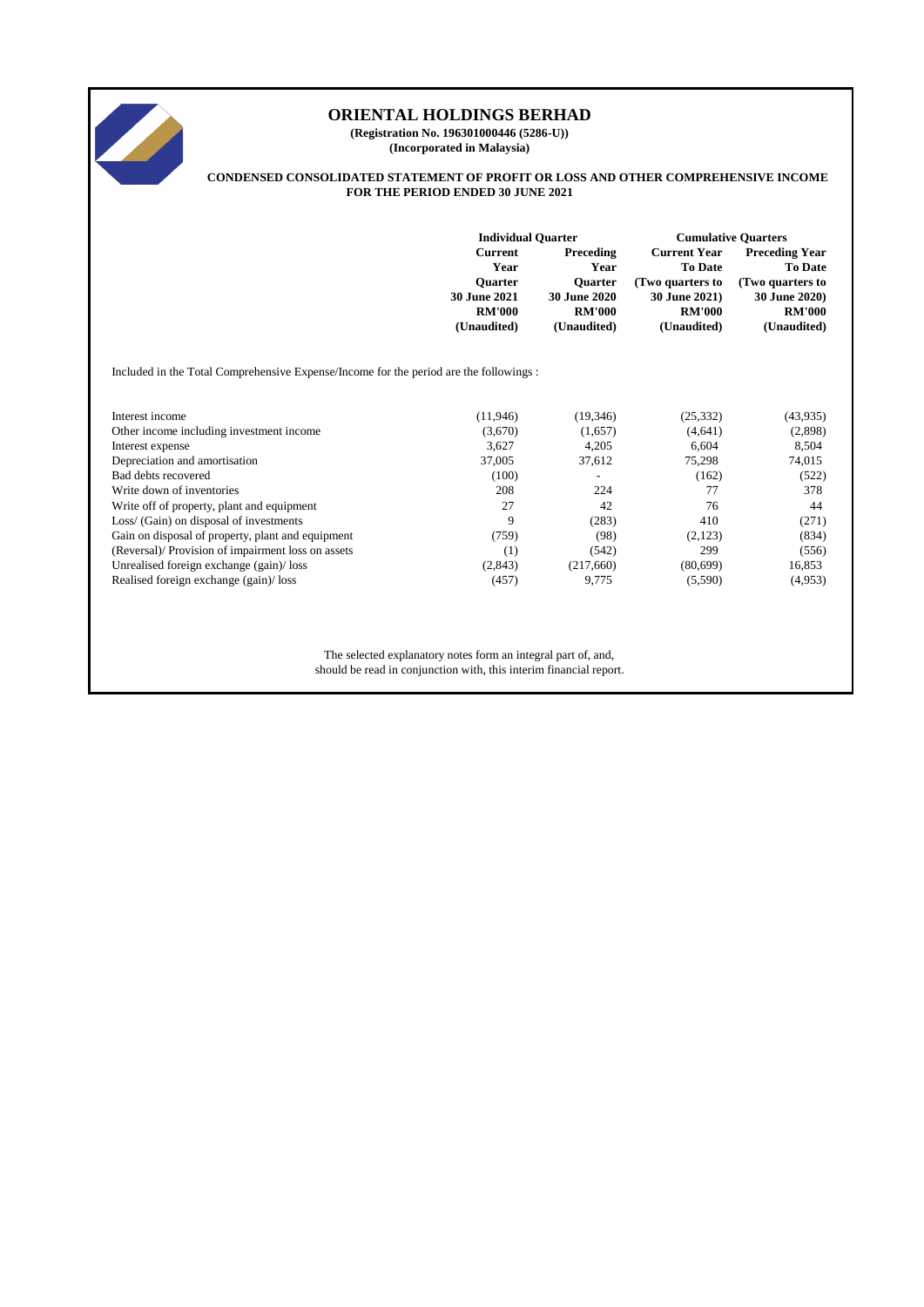

**(Registration No. 196301000446 (5286-U)) (Incorporated in Malaysia)**

#### **CONDENSED CONSOLIDATED STATEMENT OF CHANGES IN EQUITY FOR THE PERIOD ENDED 30 JUNE 2021**

|                                                                    | <b>Attributable to stockholders of the Company</b><br>Non-distributable<br><b>Distributable</b> |                               |                              |                           |                             |                          |                          |                              |                        |
|--------------------------------------------------------------------|-------------------------------------------------------------------------------------------------|-------------------------------|------------------------------|---------------------------|-----------------------------|--------------------------|--------------------------|------------------------------|------------------------|
|                                                                    | <b>Share</b><br>capital                                                                         | <b>Translation</b><br>reserve | <b>Fair value</b><br>reserve | <b>Treasury</b><br>stocks | <b>Retained</b><br>earnings | Capital<br>reserve       | <b>Total</b>             | Non-controlling<br>interests | <b>Total</b><br>equity |
| In thousands of RM                                                 | 620,462                                                                                         | 858,453                       | 400,948                      | (249)                     | 4,746,447                   | 40,248                   | 6,666,309                | 876,243                      | 7,542,552              |
| At 1 January 2020                                                  |                                                                                                 |                               |                              |                           |                             |                          |                          |                              |                        |
| Foreign currency translation differences for foreign operations    |                                                                                                 | 20,692                        |                              | ÷.                        |                             |                          | 20,692                   | (7, 807)                     | 12,885                 |
| Fair value of financial assets                                     |                                                                                                 |                               | (140, 485)                   | $\overline{\phantom{a}}$  |                             |                          | (140, 485)               | (11,661)                     | (152, 146)             |
| Share of other comprehensive income of equity accounted associates |                                                                                                 |                               | 94                           |                           |                             |                          | 94                       |                              | 94                     |
| Total other comprehensive income/ (expense) for the year           |                                                                                                 | 20,692                        | (140, 391)                   | $\sim$                    |                             | ٠                        | (119,699)                | (19, 468)                    | (139, 167)             |
| Loss for the year                                                  |                                                                                                 |                               |                              | $\overline{\phantom{a}}$  | (3,299)                     | $\overline{\phantom{a}}$ | (3,299)                  | (6,708)                      | (10,007)               |
| Total comprehensive income/ (expense) for the year                 | $\overline{\phantom{a}}$                                                                        | 20,692                        | (140, 391)                   | $\blacksquare$            | (3,299)                     | $\sim$                   | (122,998)                | (26, 176)                    | (149, 174)             |
| Dividends to stockholders                                          |                                                                                                 |                               |                              | $\sim$                    | (111, 665)                  |                          | (111, 665)               | $\sim$                       | (111, 665)             |
| Changes in ownership interests in a subsidiary                     |                                                                                                 |                               |                              | $\overline{\phantom{a}}$  | (2,622)                     | $\overline{a}$           | (2,622)                  | 2,622                        |                        |
| Share issued to non-controlling interests                          |                                                                                                 | $\overline{\phantom{a}}$      | $\sim$                       | $\sim$                    |                             | $\overline{\phantom{a}}$ |                          | 1,960                        | 1,960                  |
| Total transactions with owners                                     | $\overline{\phantom{a}}$                                                                        | $\sim$                        | $\sim$                       | $\sim$                    | (114, 287)                  | $\overline{\phantom{a}}$ | (114, 287)               | 4,582                        | (109,705)              |
| At 30 June 2020                                                    | 620,462                                                                                         | 879,145                       | 260,557                      | (249)                     | 4,628,861                   | 40,248                   | 6,429,024                | 854,649                      | 7,283,673              |
| In thousands of RM                                                 |                                                                                                 |                               |                              |                           |                             |                          |                          |                              |                        |
| At 1 January 2021                                                  | 620,462                                                                                         | 889,974                       | 294,099                      | (249)                     | 4,706,975                   | 40,248                   | 6,551,509                | 814,476                      | 7,365,985              |
| Foreign currency translation differences for foreign operations    |                                                                                                 | 42,957                        |                              | $\overline{\phantom{a}}$  |                             | ä,                       | 42,957                   | (2, 479)                     | 40,478                 |
| Fair value of financial assets                                     |                                                                                                 |                               | (12, 226)                    | $\sim$                    | 873                         |                          | (11, 353)                | 3,149                        | (8,204)                |
| Share of other comprehensive income of equity accounted            |                                                                                                 |                               |                              |                           |                             |                          |                          |                              |                        |
| associates                                                         |                                                                                                 |                               | 3,224                        | $\sim$                    |                             |                          | 3,224                    |                              | 3,224                  |
| Total other comprehensive income/ (expense) for the year           |                                                                                                 | 42,957                        | (9,002)                      | $\overline{\phantom{a}}$  | 873                         |                          | 34,828                   | 670                          | 35,498                 |
| Profit for the year                                                |                                                                                                 |                               |                              | $\sim$                    | 156,975                     |                          | 156,975                  | 89,550                       | 246,525                |
| Total comprehensive income/ (expense) for the year                 |                                                                                                 | 42,957                        | (9,002)                      | $\sim$                    | 157,848                     | ÷.                       | 191,803                  | 90,220                       | 282,023                |
| Dividends to stockholders                                          |                                                                                                 | $\overline{\phantom{a}}$      |                              | ٠                         | (86, 851)                   | $\overline{a}$           | (86, 851)                |                              | (86, 851)              |
| Dividends paid to non-controlling interests                        |                                                                                                 | $\overline{\phantom{a}}$      | $\overline{\phantom{a}}$     | $\overline{\phantom{a}}$  | $\overline{\phantom{a}}$    | $\overline{\phantom{a}}$ | $\overline{\phantom{a}}$ | (4,823)                      | (4,823)                |
| Total transactions with owners                                     | $\overline{\phantom{a}}$                                                                        | $\sim$                        | $\sim$                       | $\sim$                    | (86, 851)                   | $\overline{\phantom{a}}$ | (86, 851)                | (4,823)                      | (91, 674)              |
| At 30 June 2021                                                    | 620,462                                                                                         | 932,931                       | 285.097                      | (249)                     | 4,777,972                   | 40,248                   | 6,656,461                | 899,873                      | 7,556,334              |

The selected explanatory notes form an integral part of, and, should be read in conjunction with, this interim financial report.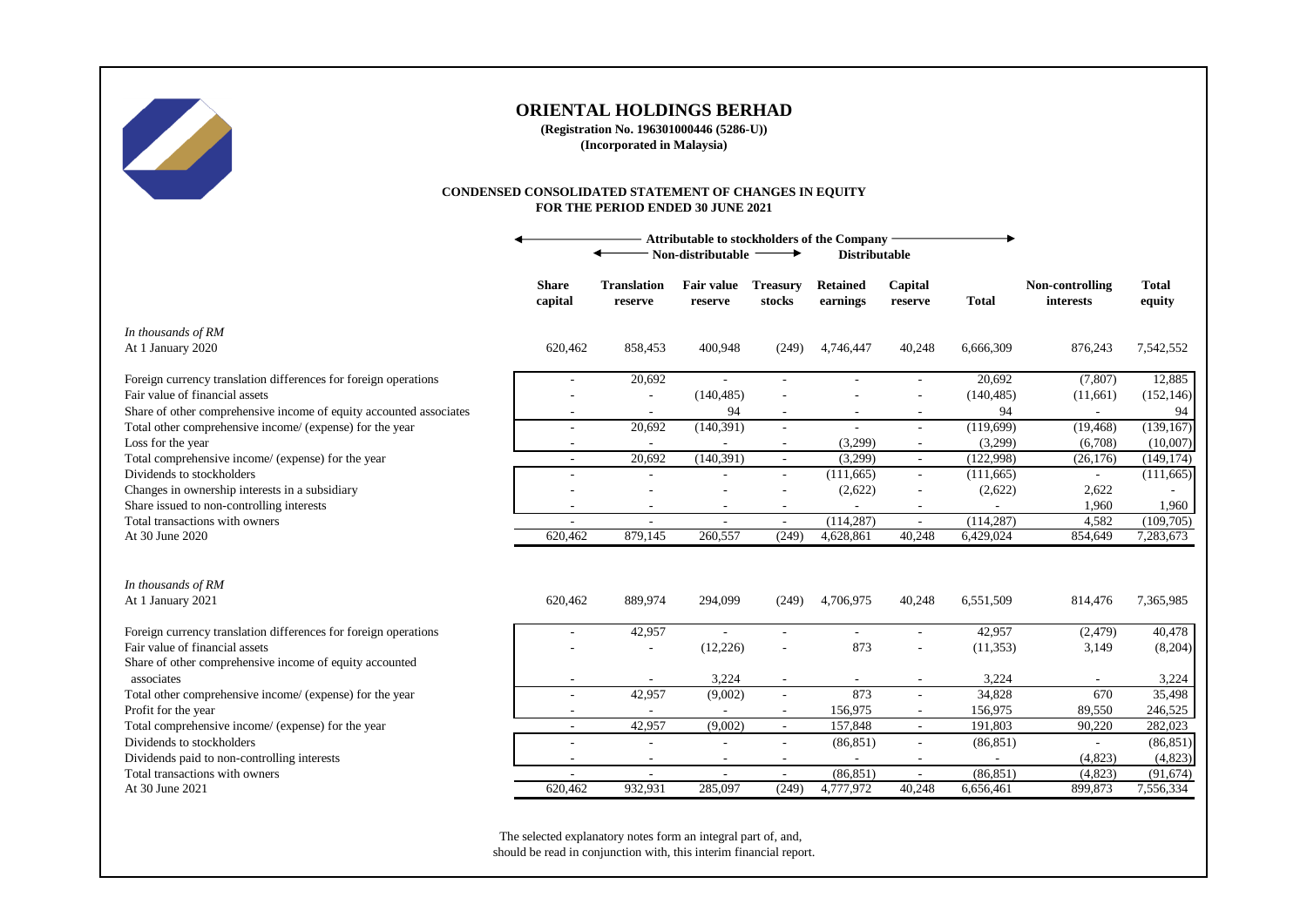

**(Registration No. 196301000446 (5286-U)) (Incorporated in Malaysia)**

## **CONDENSED CONSOLIDATED STATEMENT OF CASH FLOWS FOR THE PERIOD ENDED 30 JUNE 2021**

|                                                                                                                                                                                                     | <b>Current Year</b><br><b>To Date</b><br>(Two quarters to<br>30 June 2021)<br><b>RM'000</b><br>(Unaudited) | <b>Preceding Year</b><br><b>To Date</b><br>(Two quarters to<br>30 June 2020)<br><b>RM'000</b><br>(Unaudited) |
|-----------------------------------------------------------------------------------------------------------------------------------------------------------------------------------------------------|------------------------------------------------------------------------------------------------------------|--------------------------------------------------------------------------------------------------------------|
| CASH FLOWS FROM OPERATING ACTIVITIES                                                                                                                                                                |                                                                                                            |                                                                                                              |
| Profit before tax                                                                                                                                                                                   | 294,795                                                                                                    | 16,040                                                                                                       |
| Adjustments for:<br>Non-cash items<br>Non-operating items                                                                                                                                           | (2, 454)<br>(48, 432)                                                                                      | 93,461<br>1,537                                                                                              |
| Operating profit before working capital changes                                                                                                                                                     | 243,909                                                                                                    | 111,038                                                                                                      |
| Changes in working capital                                                                                                                                                                          | (17,300)                                                                                                   | 2,345                                                                                                        |
| Cash flow from operating activities<br>Dividend received, net<br>Tax paid<br>Interest paid<br>Payment of retirement benefits<br>Net cash flows from operating activities                            | 226,609<br>34,286<br>(39, 923)<br>(5,715)<br>(352)<br>214,905                                              | 113,383<br>6,409<br>(27, 732)<br>(9,675)<br>(178)<br>82,207                                                  |
| <b>CASH FLOWS FROM INVESTING ACTIVITIES</b>                                                                                                                                                         |                                                                                                            |                                                                                                              |
| Capital expenditure<br>Purchase of investments<br>Proceeds from disposal of investments<br>Interest received<br>Decrease in short term investments, net<br>Net cash flows from investing activities | (58,980)<br>(5,941)<br>73,119<br>26,403<br>58,396<br>92,997                                                | (71, 218)<br>(47, 236)<br>22,198<br>46,913<br>254,906<br>205,563                                             |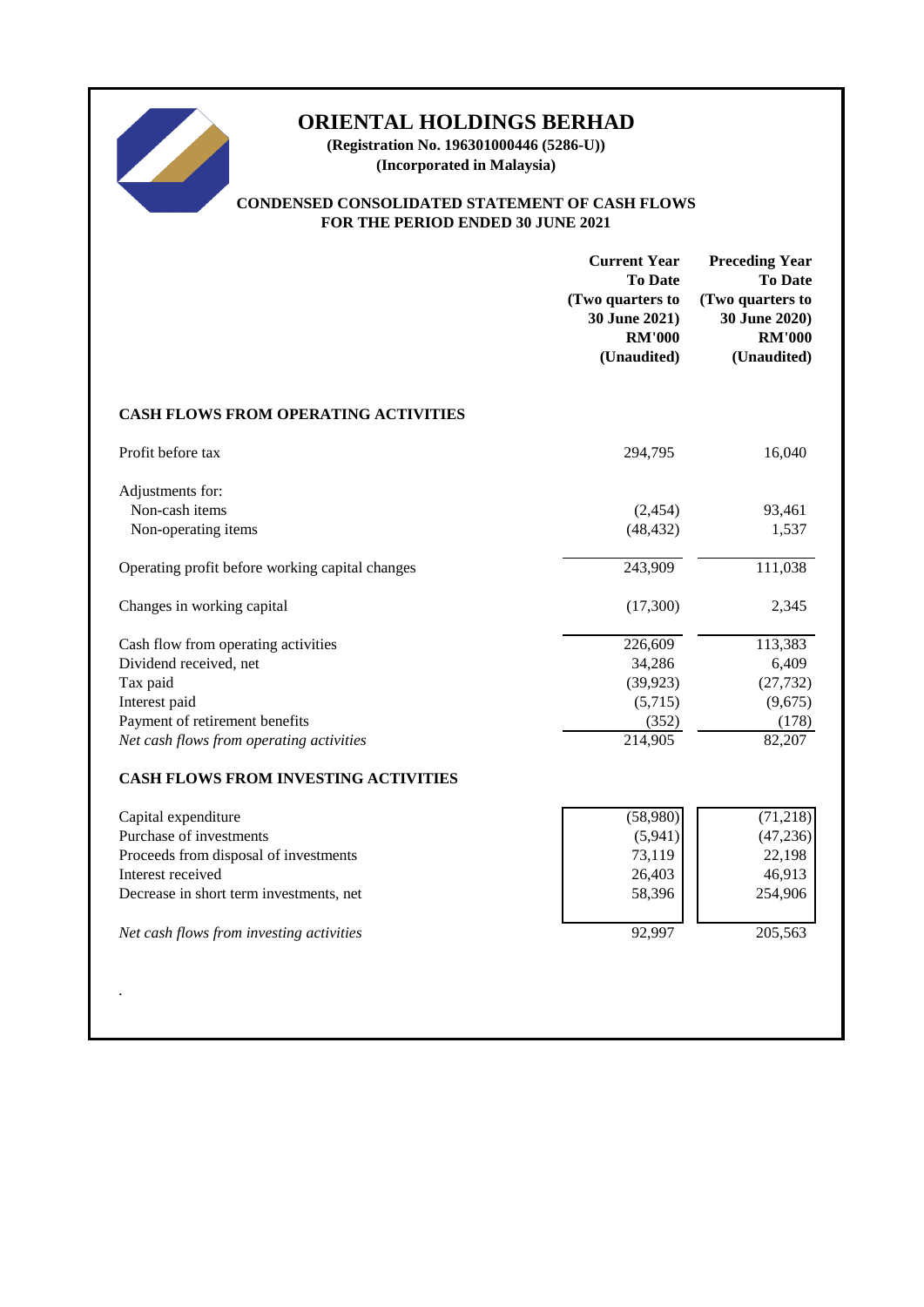| <b>CONSOLIDATED STATEMENT OF CASH FLOWS (Cont'd)</b>                                                                                                                                                                                                                                                  | <b>Current Year</b><br><b>To Date</b><br>(Two quarters to<br>30 June 2021)<br><b>RM'000</b><br>(Unaudited) | <b>Preceding Year</b><br><b>To Date</b><br>(Two quarters to<br>30 June 2020)<br><b>RM'000</b><br>(Unaudited) |
|-------------------------------------------------------------------------------------------------------------------------------------------------------------------------------------------------------------------------------------------------------------------------------------------------------|------------------------------------------------------------------------------------------------------------|--------------------------------------------------------------------------------------------------------------|
| <b>CASH FLOWS FROM FINANCING ACTIVITIES</b>                                                                                                                                                                                                                                                           |                                                                                                            |                                                                                                              |
| Bank borrowings (net)<br>Lease liabilities (net)<br>Dividends paid to stockholders<br>Fixed deposits pledged for banking facilities<br>Dividends paid to non-controlling interests<br>Proceeds from issue of shares to non-controlling interest<br>Net cash flows (used in)/from financing activities | 54,470<br>(4,695)<br>(37, 222)<br>(11, 154)<br>(4,823)<br>(3, 424)                                         | 32,923<br>(4,366)<br>(27, 609)<br>1,960<br>2,908                                                             |
| Net increase in cash and cash equivalents                                                                                                                                                                                                                                                             | 304,478                                                                                                    | 290,678                                                                                                      |
| Cash and cash equivalents at 1 January                                                                                                                                                                                                                                                                | 2,498,860                                                                                                  | 2,222,934                                                                                                    |
| Effects of exchange rates on cash and cash equivalents                                                                                                                                                                                                                                                | 39,706                                                                                                     | 51,892                                                                                                       |
| Cash and cash equivalents at 30 June (Note 1)                                                                                                                                                                                                                                                         | 2,843,044                                                                                                  | 2,565,504                                                                                                    |
| <b>NOTE</b><br>1 Cash and cash equivalents consist of: -                                                                                                                                                                                                                                              | <b>RM'000</b>                                                                                              | <b>RM'000</b>                                                                                                |
| Cash and bank balances<br>Fixed deposits                                                                                                                                                                                                                                                              | 1,667,847<br>1,667,307                                                                                     | 1,470,045<br>1,630,767                                                                                       |
| <b>Bank</b> overdrafts<br>Unit trust money market funds                                                                                                                                                                                                                                               | 231,497                                                                                                    | (497)<br>200,530                                                                                             |
|                                                                                                                                                                                                                                                                                                       | 3,566,651                                                                                                  | 3,300,845                                                                                                    |
| Less:                                                                                                                                                                                                                                                                                                 | (723, 607)                                                                                                 | (735, 341)                                                                                                   |
| Deposits pledged                                                                                                                                                                                                                                                                                      |                                                                                                            |                                                                                                              |

should be read in conjunction with, this interim financial report.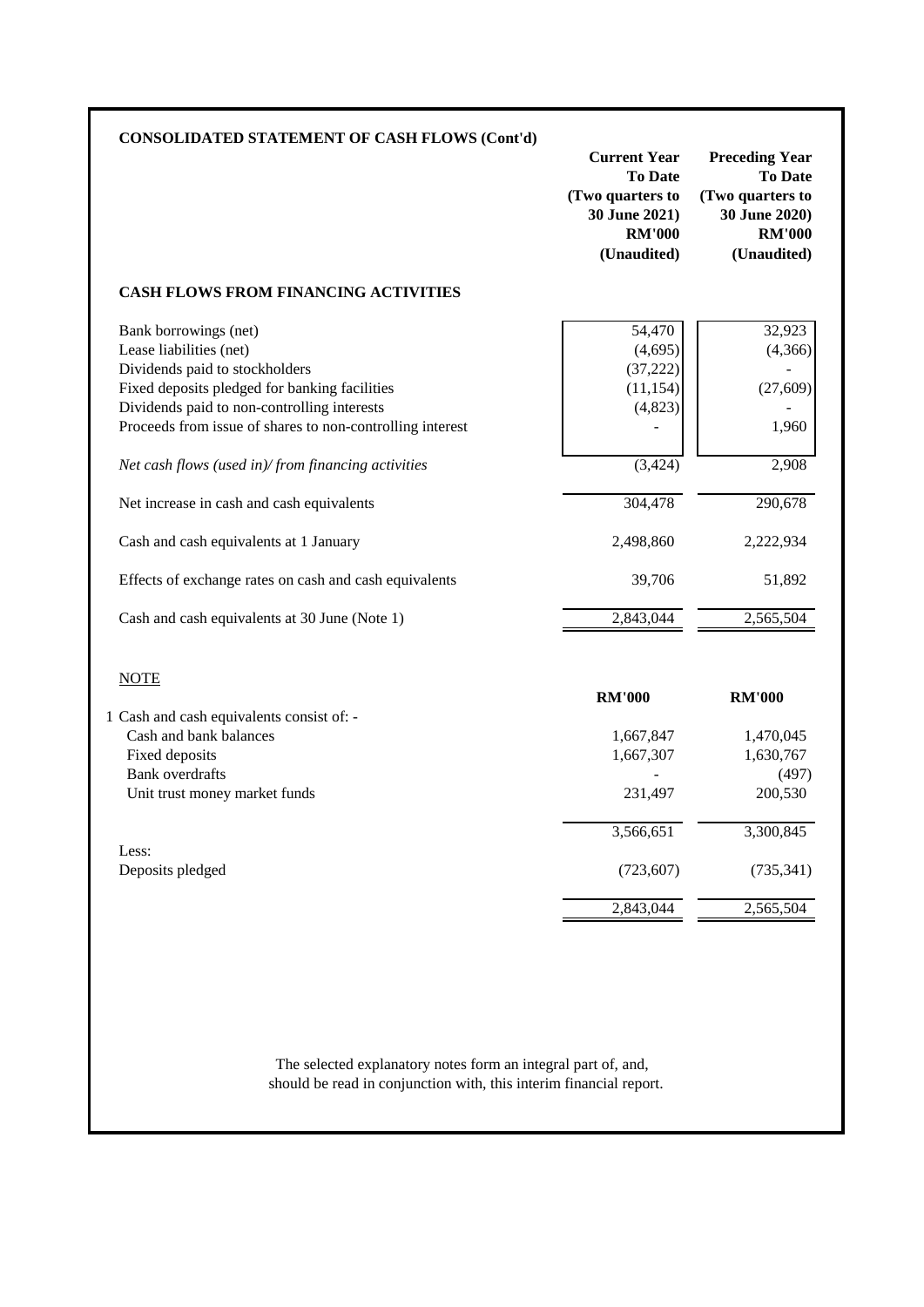## **SELECTED EXPLANATORY NOTES TO THE INTERIM FINANCIAL REPORT 30 JUNE 2021**

#### **1. Basis of Preparation**

The interim financial report is unaudited and has been prepared in compliance with MFRS 134, Interim Financial Reporting and the additional disclosure requirements as in Part A of Appendix 9B of the Revised Listing Requirements.

The interim financial report should be read in conjunction with the most recent annual audited financial statements of the Group for the year ended 31 December 2020. These explanatory notes provide an explanation of events and transactions that are significant to an understanding of the changes in the financial position and performance of the Group since the year ended 31 December 2020.

The accounting policies and methods of computation adopted by the Group in this interim financial report are consistent with the most recent annual audited financial statements for the year ended 31 December 2020.

#### **MFRSs, Amendments to MFRSs and IC Interpretations issued but not yet effective:**

## *MFRSs, interpretations and amendments effective for annual periods beginning on or after 1 June 2020*

• Amendments to MFRS 16*, Leases – Covid-19-Related Rent Concessions*

#### *MFRSs, interpretations and amendments effective for annual periods beginning on or after 1 January 2021*

• Amendments to MFRS 9*, Financial Instruments,* MFRS 139*, Financial Instruments: Recognition and Measurement,* MFRS 7*, Financial Instruments: Disclosures,* MFRS 4*, Insurance Contracts and*  MFRS 16*, Leases – Interest Rate Benchmark Reform –Phase 2*

#### *MFRSs, interpretations and amendments effective for annual periods beginning on or after 1 April 2021*

• Amendments to MFRS 16*, Leases – Covid-19-Related Rent Concessions beyond 30 June 2021*

#### *MFRSs, interpretations and amendments effective for annual periods beginning on or after 1 January 2022*

• Amendments to MFRS 1, *First-time Adoption of Malaysian Financial Reporting Standards (Annual Improvements to MFRS Standards 2018−2020)*

- Amendments to MFRS 3, *Business Combinations – Reference to the Conceptual Framework*
- Amendments to MFRS 9, *Financial Instruments (Annual Improvements to MFRS Standards 2018−2020)*
- Amendments to Illustrative Examples accompanying MFRS 16, *Leases (Annual Improvements to MFRS Standards 2018−2020)*
- Amendments to MFRS 116, *Property, Plant and Equipment − Proceeds before Intended Use*
- Amendments to MFRS 137, *Provisions, Contingent Liabilities and Contingent Assets − Onerous Contracts − Cost of Fulfilling a Contract*
- Amendments to MFRS 141, *Agriculture (Annual Improvements to MFRS Standards 2018−2020)*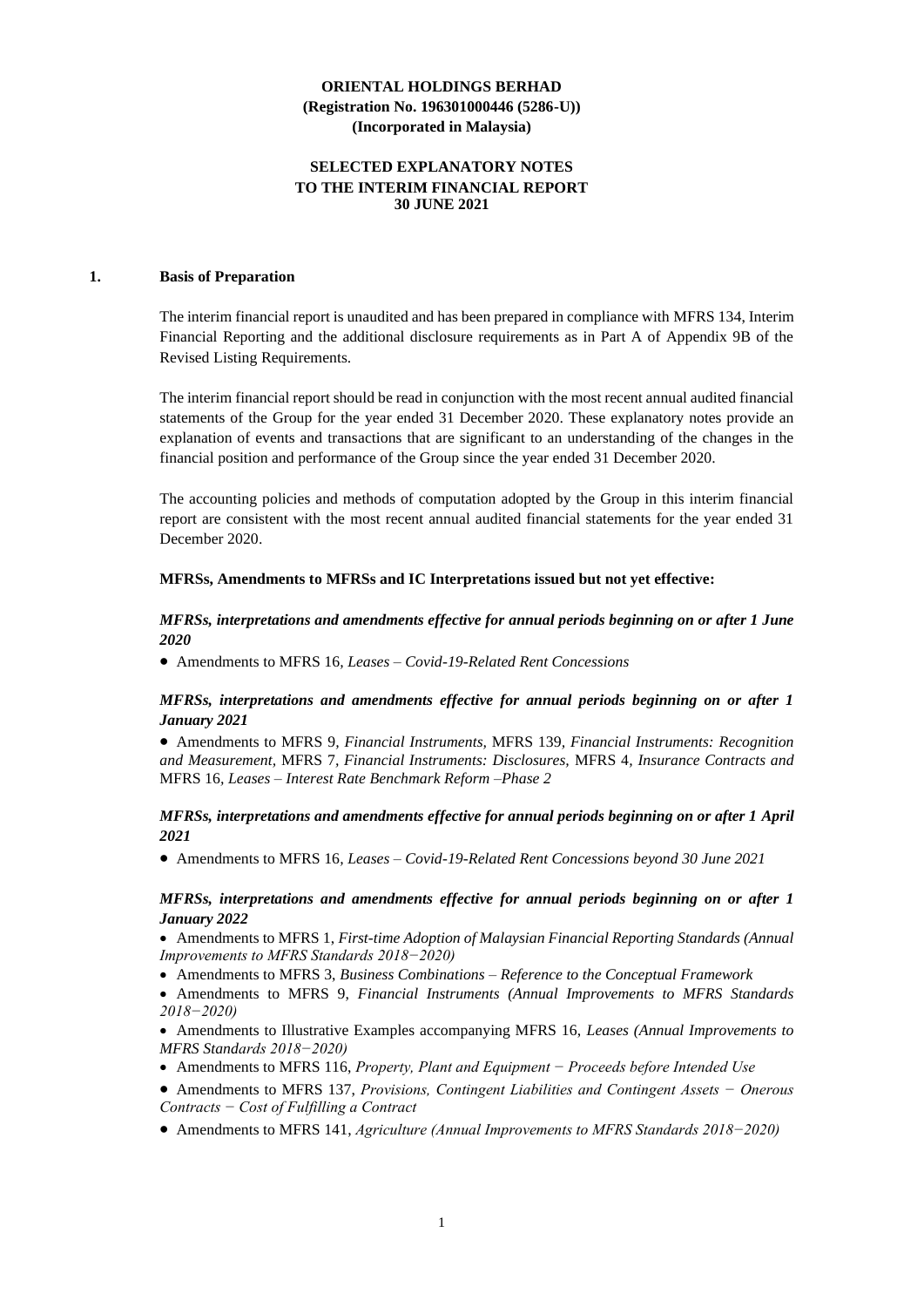## **SELECTED EXPLANATORY NOTES TO THE INTERIM FINANCIAL REPORT 30 JUNE 2021 (Cont'd)**

#### **1. Basis of Preparation (Cont'd)**

## *MFRSs, interpretations and amendments effective for annual periods beginning on or after 1 January 2023*

- MFRS 17, *Insurance Contracts*
- Amendments to MFRS 101, *Presentation of Financial Statements – Classification of Liabilities as Current or Non-current and Disclosures of Accounting Policies*
- Amendments to MFRS 108, *Accounting Policies, Changes in Accounting Estimates and Errors – Definition of Accounting Estimates*
- Amendments to MFRS 112, *Income Taxes – Deferred Tax related to Assets and Liabilities arising from a Single Transaction*

## *MFRSs, interpretations and amendments effective for annual periods beginning on or after a date yet to be confirmed*

• Amendments to MFRS 10, *Consolidated Financial Statements* and MFRS 128, *Investments in Associates and Joint Ventures – Sale or Contribution of Assets between an Investor and its Associate or Joint Venture*

The Group will adopt the above pronouncements when they become effective in the respective financial periods. These pronouncements are not expected to have a material impact to the financial statements of the Group upon their initial recognition.

#### **2. Auditors' Qualification**

There's no qualification on the audit report of the preceding annual financial statements of Oriental Holdings Berhad.

#### **3. Seasonal Cyclical Factors**

Majority of the business operations of the Group are generally in tandem with the prevailing economic conditions where the Group operates with the exception of a few sectors. Commodity price is the most significant determinant of the level of profitability for the plantation sector although seasonal factor such as climatic condition also plays a part in determining the production level.

#### **4. Exceptional Items**

There were no material exceptional items for the period under review.

## **5. Changes in Estimates**

There were no material changes in estimates of amounts reported in prior financial period.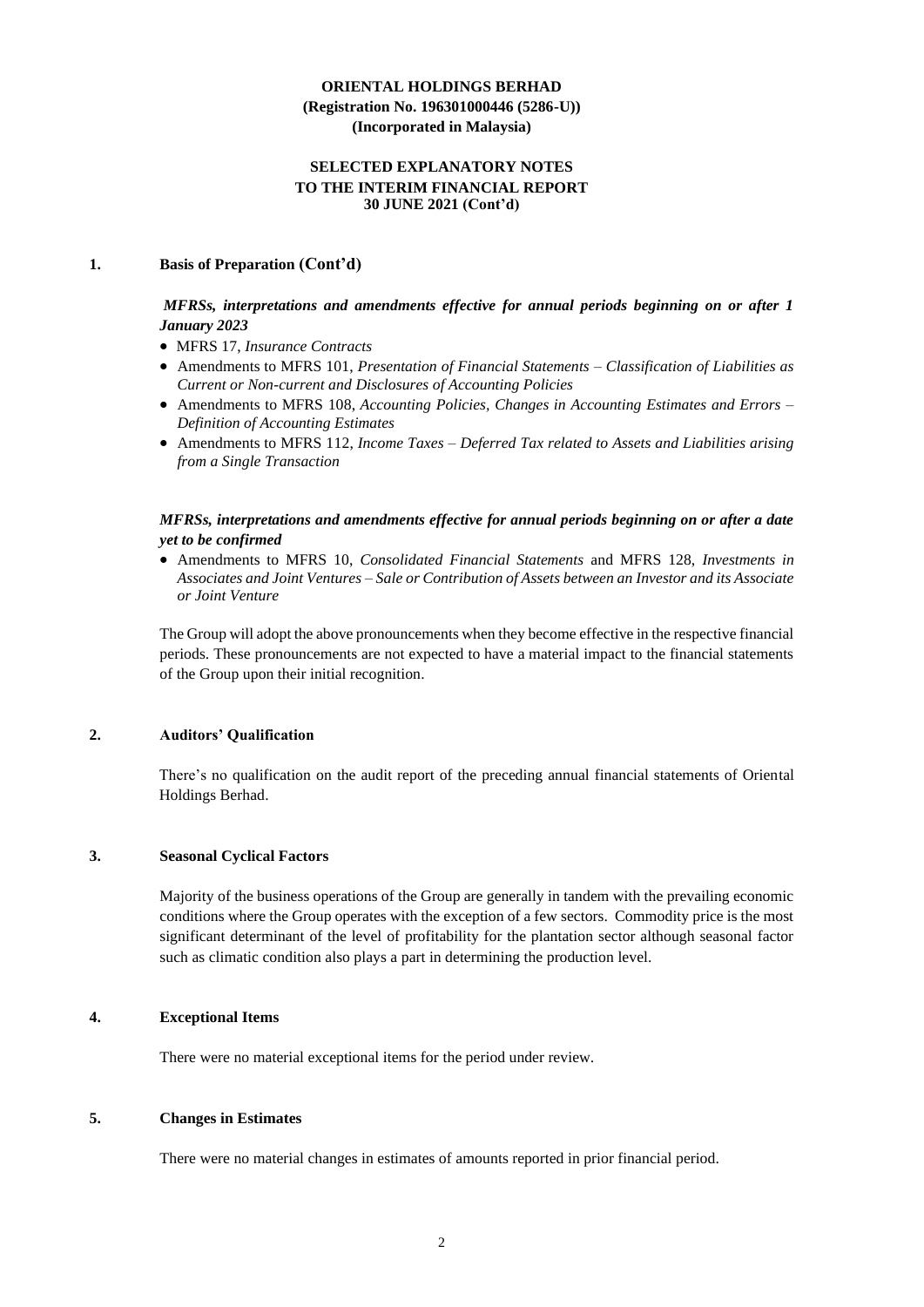## **SELECTED EXPLANATORY NOTES TO THE INTERIM FINANCIAL REPORT 30 JUNE 2021 (Cont'd)**

#### **6. Debt and Equity Securities**

There were no issuance and repayment of debt and equity stocks, stock buy-backs, stock cancellations, stocks held as treasury stocks and resale of treasury stocks for the current financial period to date.

## **7. Dividends Paid**

Since the end of the previous financial year, the Company paid:

- i) an interim single tier dividend of 6 sen per ordinary stock (2019 : 12 sen per ordinary stock) totalling RM37,221,710 in respect of the financial year ended 31 December 2020 on 21 January 2021; and
- ii) a second interim single tier dividend of 8 sen per ordinary stock and special interim single tier dividend of 6 sen per ordinary stock (2019 : a single tier final dividend of 8 sen per ordinary stock and single tier final special dividend of 10 sen per ordinary stock) totalling RM86,850,656 in respect of the financial year ended 31 December 2020 on 15 July 2021.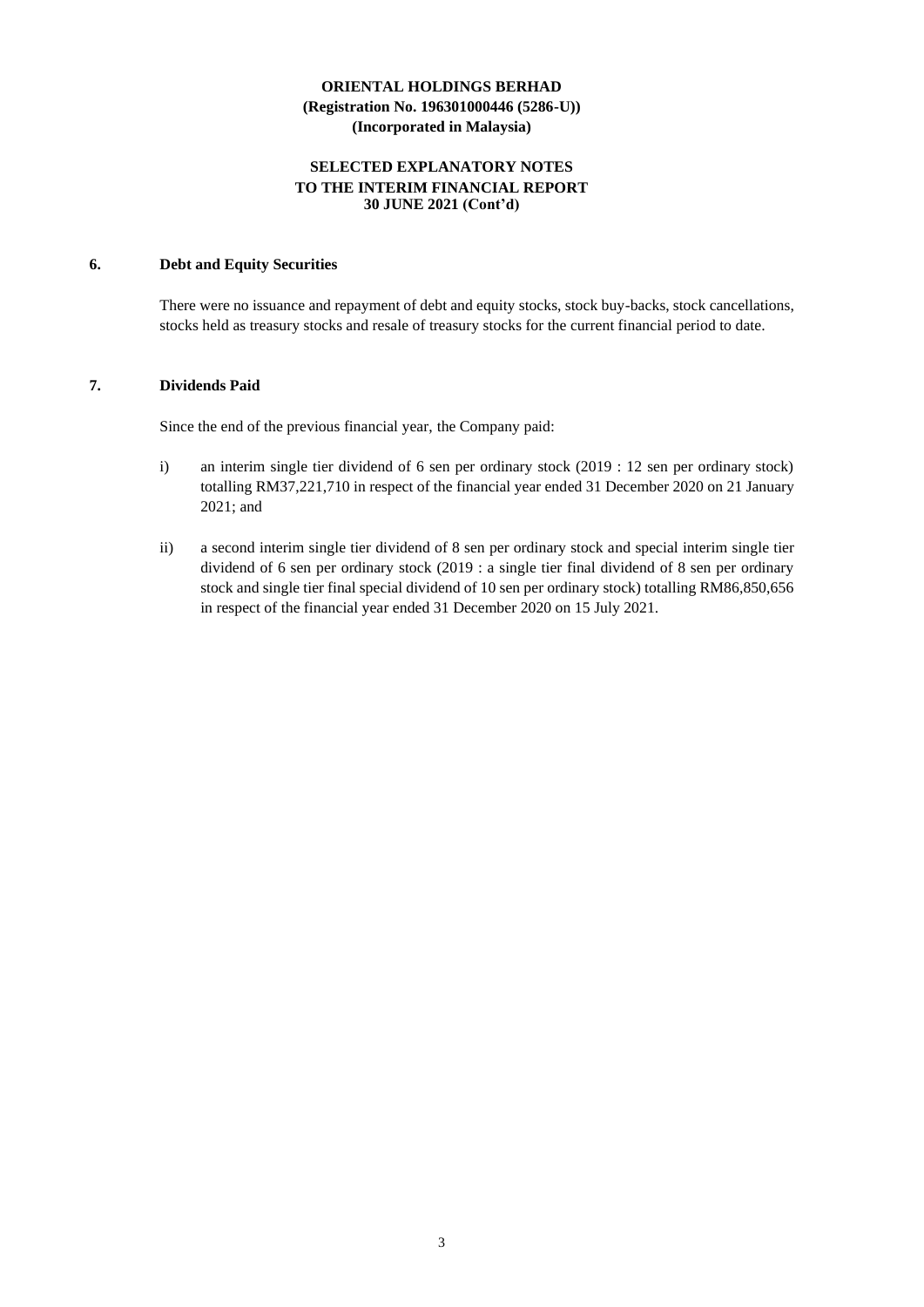## **SELECTED EXPLANATORY NOTES TO THE INTERIM FINANCIAL REPORT 30 JUNE 2021 (Cont'd)**

## **8. Segment Revenue and Results**

| 30 June 2021                    | Automotive<br>and related<br>products<br><b>RM'000</b> | <b>Plastic</b><br>products<br><b>RM'000</b> | <b>Hotels</b> and<br>resorts<br><b>RM'000</b> | <b>Plantation</b><br><b>RM'000</b> | Investment<br>holding<br><b>RM'000</b> | <b>Investment</b><br>properties $\&$<br>trading of<br>building<br>material<br>products<br><b>RM'000</b> | <b>Healthcare</b><br><b>RM'000</b> | Total of all<br>segments<br><b>RM'000</b> | Reconciliation/<br><b>Elimination</b><br><b>RM'000</b> | <b>Notes</b> | <b>Total per</b><br>consolidated<br>financial<br>statements<br><b>RM'000</b> |
|---------------------------------|--------------------------------------------------------|---------------------------------------------|-----------------------------------------------|------------------------------------|----------------------------------------|---------------------------------------------------------------------------------------------------------|------------------------------------|-------------------------------------------|--------------------------------------------------------|--------------|------------------------------------------------------------------------------|
| Revenue from external customers | 858,629                                                | 88,420                                      | 97,868                                        | 398,358                            | 3,213                                  | 156,500                                                                                                 | 50,406                             | 1,653,394                                 |                                                        |              | 1,653,394                                                                    |
| Inter-segment revenue           | 524                                                    | 246                                         | 166                                           | $\overline{\phantom{a}}$           | 11,481                                 | 70                                                                                                      | 28                                 | 12,515                                    | (12,515)                                               |              |                                                                              |
| Total revenue                   | 859,153                                                | 88,666                                      | 98,034                                        | 398,358                            | 14,694                                 | 156,570                                                                                                 | 50,434                             | 1,665,909                                 | (12,515)                                               |              | 1,653,394                                                                    |
| <b>Results</b>                  |                                                        |                                             |                                               |                                    |                                        |                                                                                                         |                                    |                                           |                                                        |              |                                                                              |
| Segment profit                  | 39,920                                                 | 6,211                                       | 11,393                                        | 196,469                            | 22,489                                 | 882                                                                                                     | 838                                | 278,202                                   | 16,593                                                 | A            | 294,795                                                                      |
| <b>Assets</b>                   |                                                        |                                             |                                               |                                    |                                        |                                                                                                         |                                    |                                           |                                                        |              |                                                                              |
| Segment assets                  | 3,360,140                                              | 314,624                                     | 1,086,907                                     | 2,720,596                          | 678,965                                | 1,113,046                                                                                               | 212,950                            | 9,487,228                                 | 676,232                                                | B            | 10,163,460                                                                   |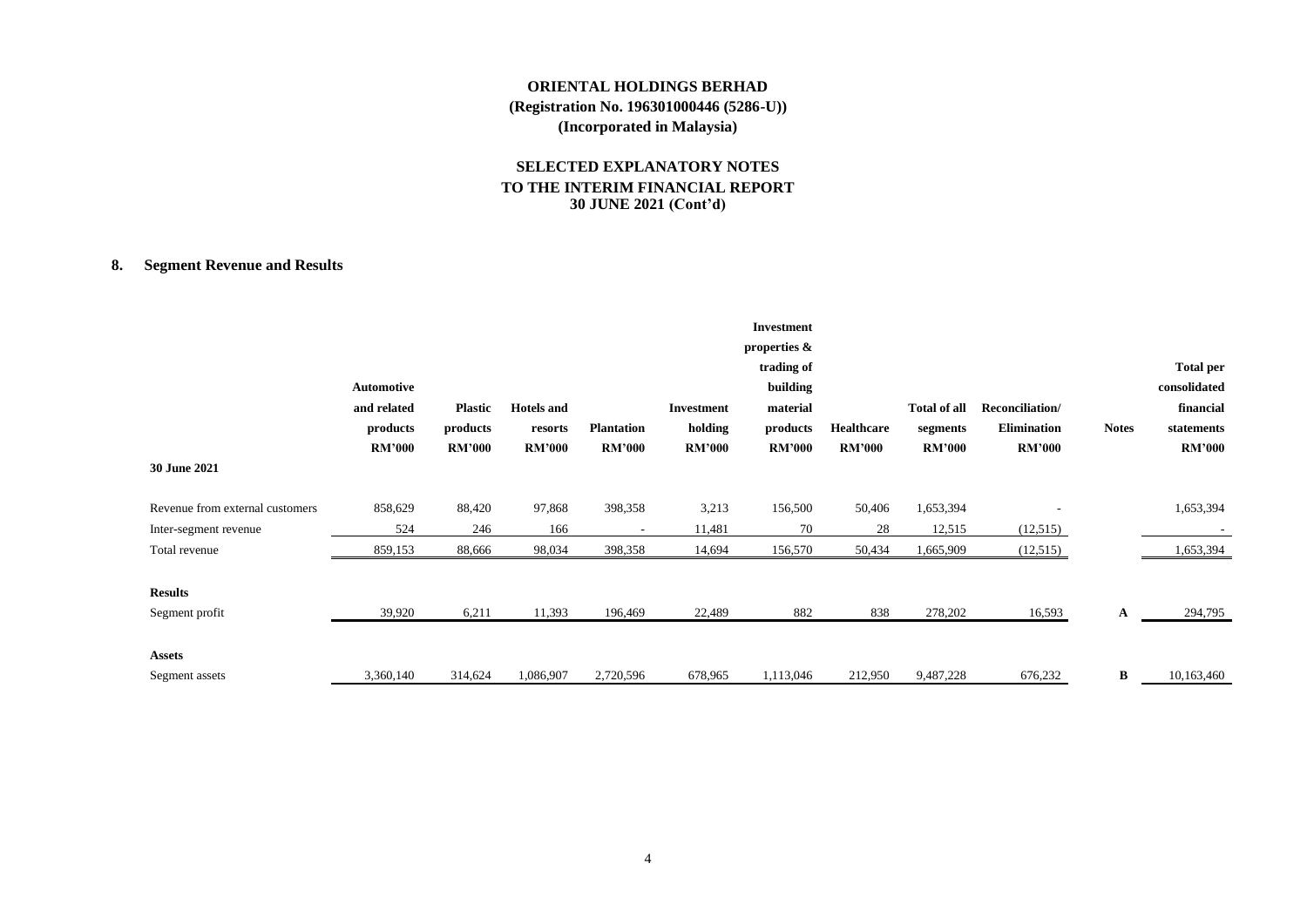## **SELECTED EXPLANATORY NOTES TO THE INTERIM FINANCIAL REPORT 30 JUNE 2021 (Cont'd)**

#### **8. Segment Revenue and Results (Cont'd)**

- *Notes Nature of adjustments and eliminations to arrive at amounts reported in the consolidated interim financial report*
- A The following items are added to/ (deducted from) segment profit to arrive at "Profit before tax" presented in the condensed consolidated statements of profit or loss and other comprehensive income:

|                                | 30 June 2021 |
|--------------------------------|--------------|
|                                | RM'000       |
| Share of results of associates | 23.197       |
| Finance costs                  | (6,604)      |
|                                | 16.593       |

B The following items are added to segment assets to arrive at total assets reported in the condensed consolidated statement of financial positions:

|                          | 30 June 2021 |
|--------------------------|--------------|
|                          | RM'000       |
| Investment in associates | 597,307      |
| Current tax assets       | 19,019       |
| Deferred tax assets      | 59,906       |
|                          | 676,232      |

## **9. Material Post Balance Sheet Events**

There were no material events subsequent to the end of the period under review which have not been reflected in this interim financial report.

## **10. Changes in Group's Composition**

There were no changes in the composition of the Group during the current financial period todate other than the following:-

The Company through its direct 51% owned subsidiary, Melaka Straits Medical Centre Sdn. Bhd. had on 25 March 2021 incorporated a wholly owned subsidiary named Oriental Medical (Segamat) Sdn. Bhd.. The initial issued share capital is one ordinary share at an issue price of RM1.00 only. The intended principal activities of Oriental Medical (Segamat) Sdn. Bhd. are operating a medical centre and provision of related healthcare services.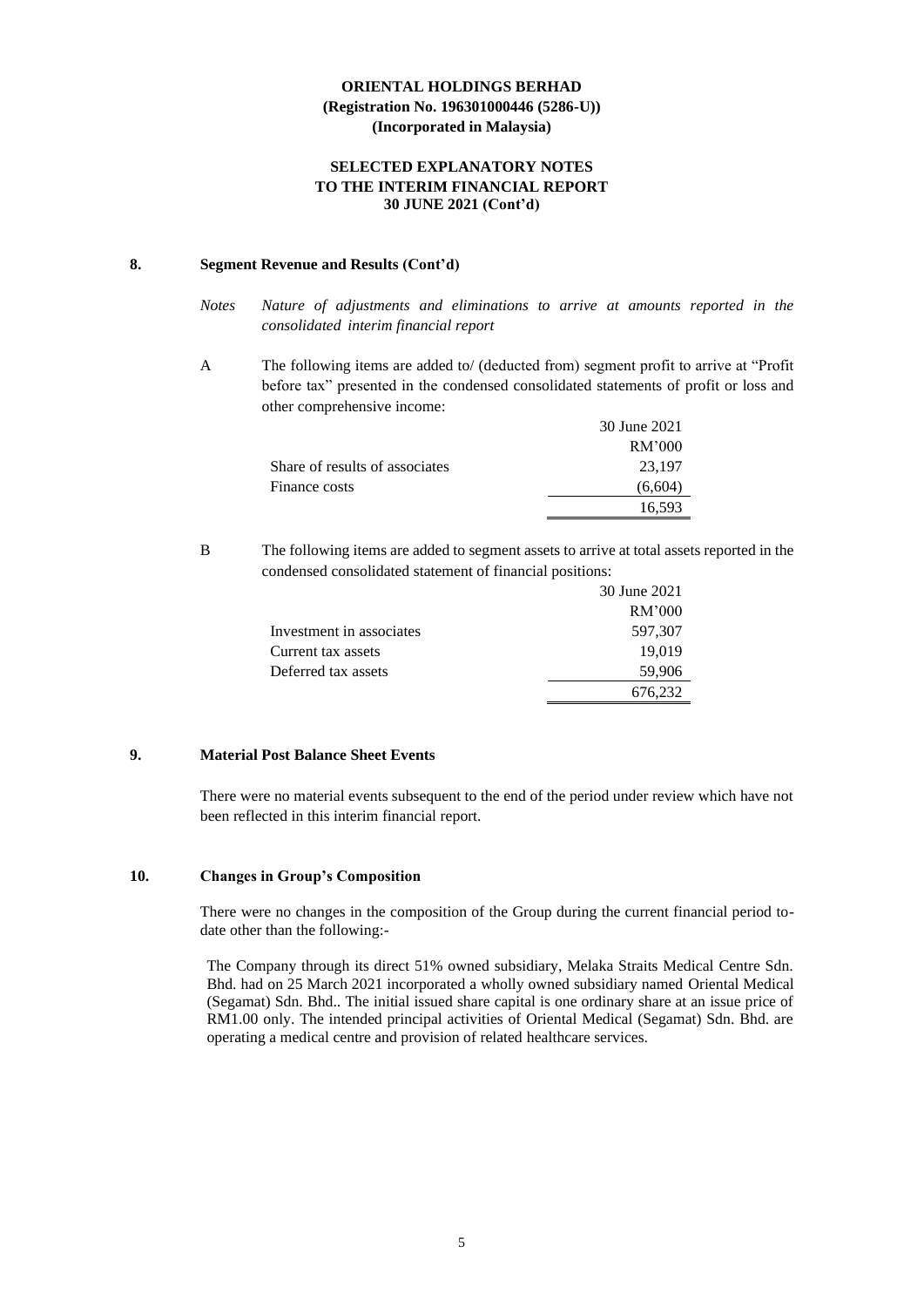#### **SELECTED EXPLANATORY NOTES TO THE INTERIM FINANCIAL REPORT 30 JUNE 2021 (Cont'd)**

#### **11. Changes in Contingent Liabilities and Assets and Changes in Material Litigations**

There were no contingent liabilities and assets at the end of the reporting period.

Neither the Company nor any of its subsidiaries is engaged in any material litigation, either as plaintiff or defendant and the Directors are not aware of any proceedings pending or threatened, against the Company or any of its subsidiaries or of any facts likely to give rise to any proceedings which might materially affect the position or business of the Company or any of its subsidiaries, financially or otherwise.

#### **12. Review of Group's Performance**

#### *Overall Review*

The Group recorded year to date revenue of RM 1,653.4 million, an increase of 15.9% or RM 227.3 million as compared to RM 1,426.1 million in the corresponding period last year. The increase in revenue was mainly attributed to the higher contribution from the plantation segment by RM 132.3 million with overall increase in sales volume and selling price.

The Group recorded an operating profit of RM 278.2 million (2020 : RM 65.3 million), increased by RM 212.9 million mainly due to higher contribution from plantation segment.

The Group recorded year to date profit before tax of RM 294.8 million compared to the profit before tax of RM 16.0 million in the corresponding period last year was mainly attributed to higher contribution from plantation segment as well as share of profits of equity accounted associates.

#### *Segmental Analysis*

Performance for each operating segment is as follows:-

The revenue from the automotive segment increased by 4.7% to RM 858.6 million while operating profit decreased by 22.5% to RM 39.9 million.

For the retail operations in Singapore, revenue and operating profit decreased by 18.1% and 39.9% respectively mainly due to the lower number of cars sold by 37.8% especially for Honda Jazz, HRV and Civic models impacted by the reduction in supply of Certificate of Entitlement (COE) quota.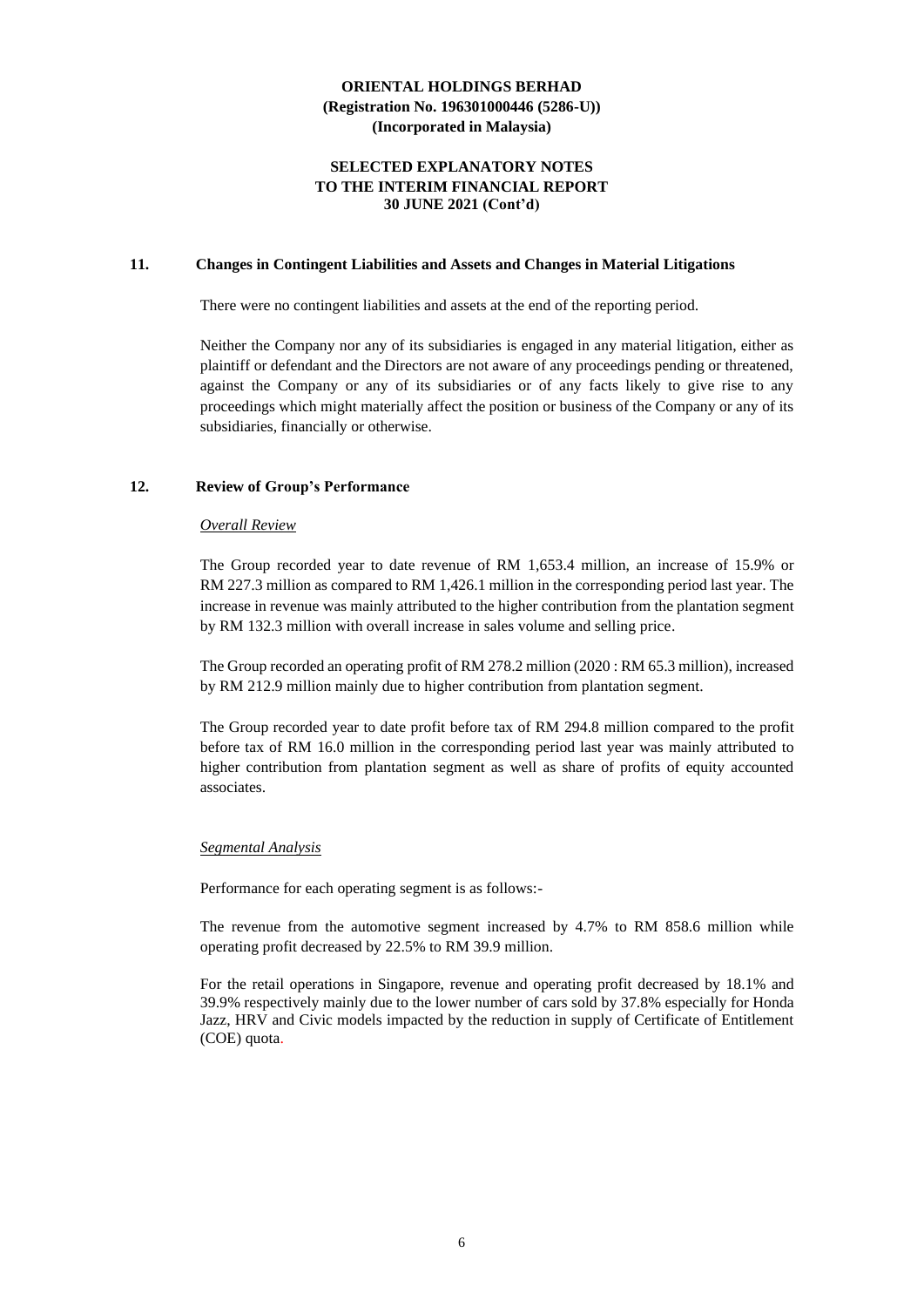#### **SELECTED EXPLANATORY NOTES TO THE INTERIM FINANCIAL REPORT 30 JUNE 2021 (Cont'd)**

#### **12. Review of Group's Performance (Cont'd)**

For the retail operations in Malaysia, revenue increased by 35.2% and operating profit increased by 101.0% attributed to the 46.0% hike in the number of cars sold following the vehicle sales tax exemption from mid-June 2020 to end of December 2021.

The plantation segment generated a revenue of RM 398.4 million, an increase of 49.8% compared to corresponding period last year of RM 266.0 million and recorded an operating profit of RM 196.5 million (2020 : RM 12.2 million). Higher revenue was contributed by the overall increase in CPO and PK sales volume by 11.5% and 27.8% respectively as well as CPO and PK selling price by 31.8% and 62.4% respectively. The segment's operating profit was also attributable to the favourable unrealised foreign exchange gain of RM 59.5 million (2020 unrealised foreign exchange loss : RM 23.6 million) from the strengthening of the IDR against the JPY denominated borrowings.

The plastic segment recorded an increase in revenue of 15.2% to RM 88.4 million and recorded an operating profit of RM 6.2 million (2020 operating loss : RM 3.0 million) mainly due to higher sales order from automotive customers boosted by Government stimulus package on full exemption of sales tax for local assembly vehicles from mid-June 2020 to end of December 2021. Besides, plastic segment has a shorter period of suspension of production activities in June 2021 compared to last year lockdown period from mid-March to May 2020.

Hotels and resorts segment recorded a 9.8% increase in revenue to RM 97.9 million and recorded an operating profit of RM 11.4 million (2020 : RM 1.0 million). Average room rates and occupancy rates have been gradually recovering especially for Australia and New Zealand hotels since the emergence of worldwide COVID-19 pandemic cases in mid-March 2020. The relaxation of broad-based travel restrictions and reopen of United Kingdom's borders to fully vaccinated travellers from United States and Europe in early August 2021 brings a promising outlook for the tourism sectors.

Revenue for the investment holding segment decreased by 34.5% to RM 3.2 million and recorded an operating profit of RM 22.5 million (2020 : RM 7.4 million) mainly attributable to lower interest income. Despite decline in revenue, improved operating profit was attributable to the unrealised foreign exchange gain of RM 22.6 million (2020 : RM 5.6 million) on the JPY denominated borrowings.

The investment properties and trading of building material products segment recorded a 23.9% increase in revenue to RM 156.5 million while recorded an operating profit of RM 0.9 million (2020 : RM 0.2 million) in line with higher sales volume compared to corresponding period last year whereby sales orders were impacted during the lockdown period from mid-March to May 2020.

Healthcare segment's revenue increased by 16.8% to RM 50.4 million and recorded an operating profit of RM 0.8 million (2020 operating loss : RM 4.0 million) in line with the increase in number of patients by 14.7%.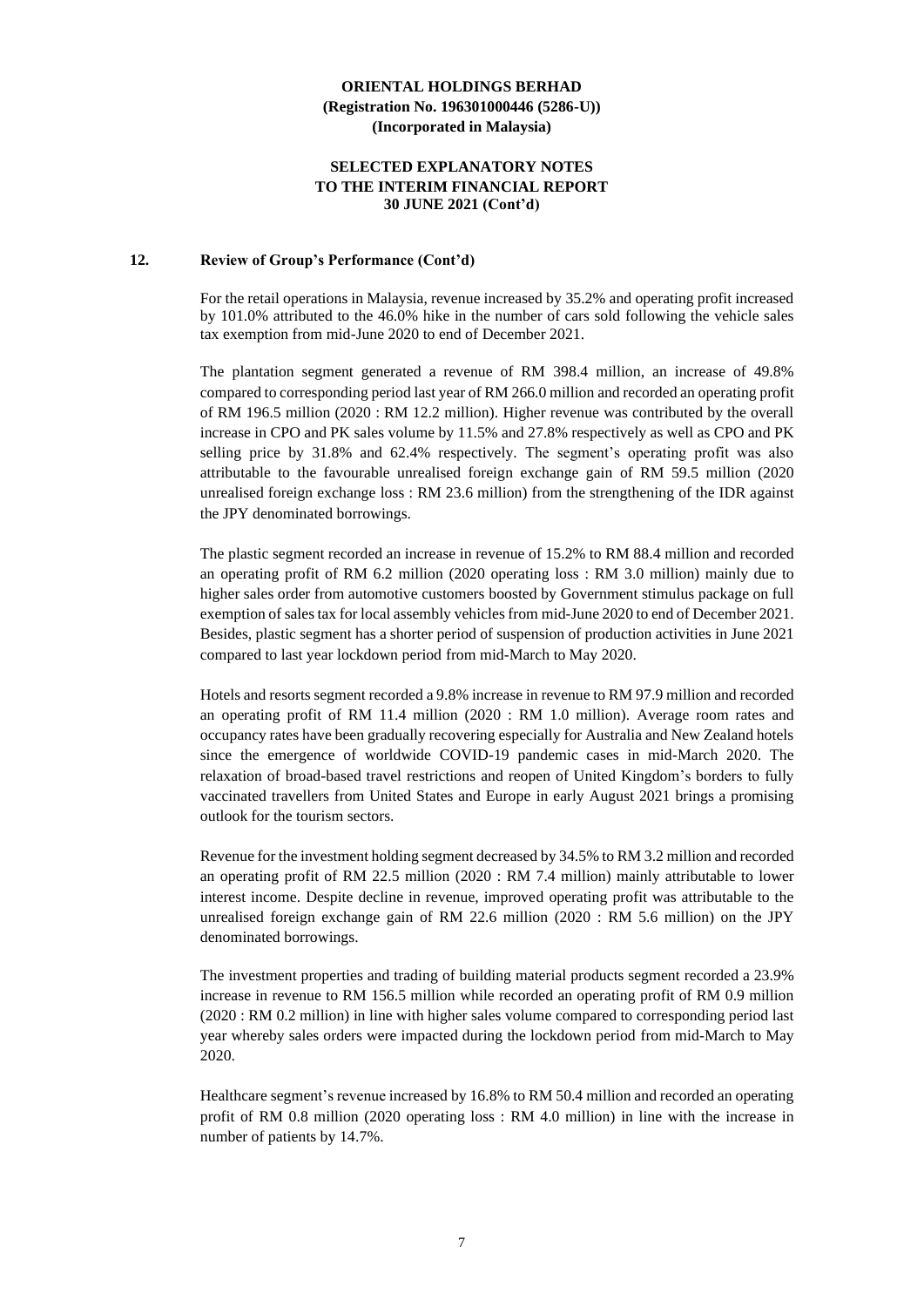## **SELECTED EXPLANATORY NOTES TO THE INTERIM FINANCIAL REPORT 30 JUNE 2021 (Cont'd)**

## **13. Material Change in Profit/ Loss Before Taxation ("PBT"/ "LBT") reported as compared with the immediate preceding quarter**

#### *Overall Review*

The Group's revenue for the second quarter of 2021 was RM 763.1 million, a decline of RM 127.2 million or 14.3% from RM 890.3 million in Q1FY21, mainly due to lower contribution from automotive segment by RM 117.0 million attributed to the lower number of cars sold from retail operations.

The Group recorded an operating profit of RM 70.3 million (Q1FY21 : RM 207.9 million) mainly due to lower unrealised foreign exchange gain in Q2FY21 of RM 2.8 million (Q1FY21 : RM 77.9 million) mainly from the weakening of the IDR and USD against the JPY denominated borrowings by the plantation and investment holding segments.

The Group recorded a profit before tax for Q2FY21 of RM 66.8 million compared to a profit before tax of RM 228.0 million for Q1FY21 mainly attributable to the decline in performance from plantation and investment holding segments.

#### *Segmental Analysis*

Performances of each operating segment as compared to the immediate preceding quarter are as follows:-

Revenue from automotive segment decreased by 24.0% to RM 370.8 million while operating profit decreased to RM 10.8 million (Q1FY21 : RM 29.1 million). The decrease in revenue and operating profit were mainly due to the lower number of cars sold from retail operations in Malaysia and Singapore by 34.3% and 26.3% respectively. With the implementation of full lockdown effective June 2021, sales operations in Malaysia were halted while cars servicing operating at limited capacity hence impacting overall sales and service intakes.

Revenue from plantation segment increased by 14.9% to RM 213.0 million (Q1FY21 : RM 185.3 million) mainly due to higher CPO and PK sales volume by 2.5% and 17.1% respectively compared to Q1FY21. The segment recorded an operating profit of RM 57.4 million (Q1FY21 : RM 139.1 million) in line with higher sales coupled with favourable unrealised foreign exchange gain of RM 7.3 million (Q1FY21 : RM 52.1 million) from the weakening of the IDR against the JPY denominated borrowings.

Revenue for plastic segment decreased by 35.4% to RM 34.7 million (Q1FY21 : RM 53.7 million) while recorded an operating profit of RM  $0.6$  million ( $OIFY21$  : RM  $5.7$  million). Overall decline in both revenue and operating profit were attributable to suspension of production activities in June 2021 following the full lockdown hence impacting the performance of plastic segment.

Revenue for hotels and resorts segment increased by 12.6% to RM 51.8 million (Q1FY21 : RM 46.0 million) while recorded an operating profit of RM 6.7 million (Q1FY21 : RM 4.7 million) in line with higher occupancy rates from Australia and New Zealand hotels driven by strong sales and marketing activities targeting domestic market.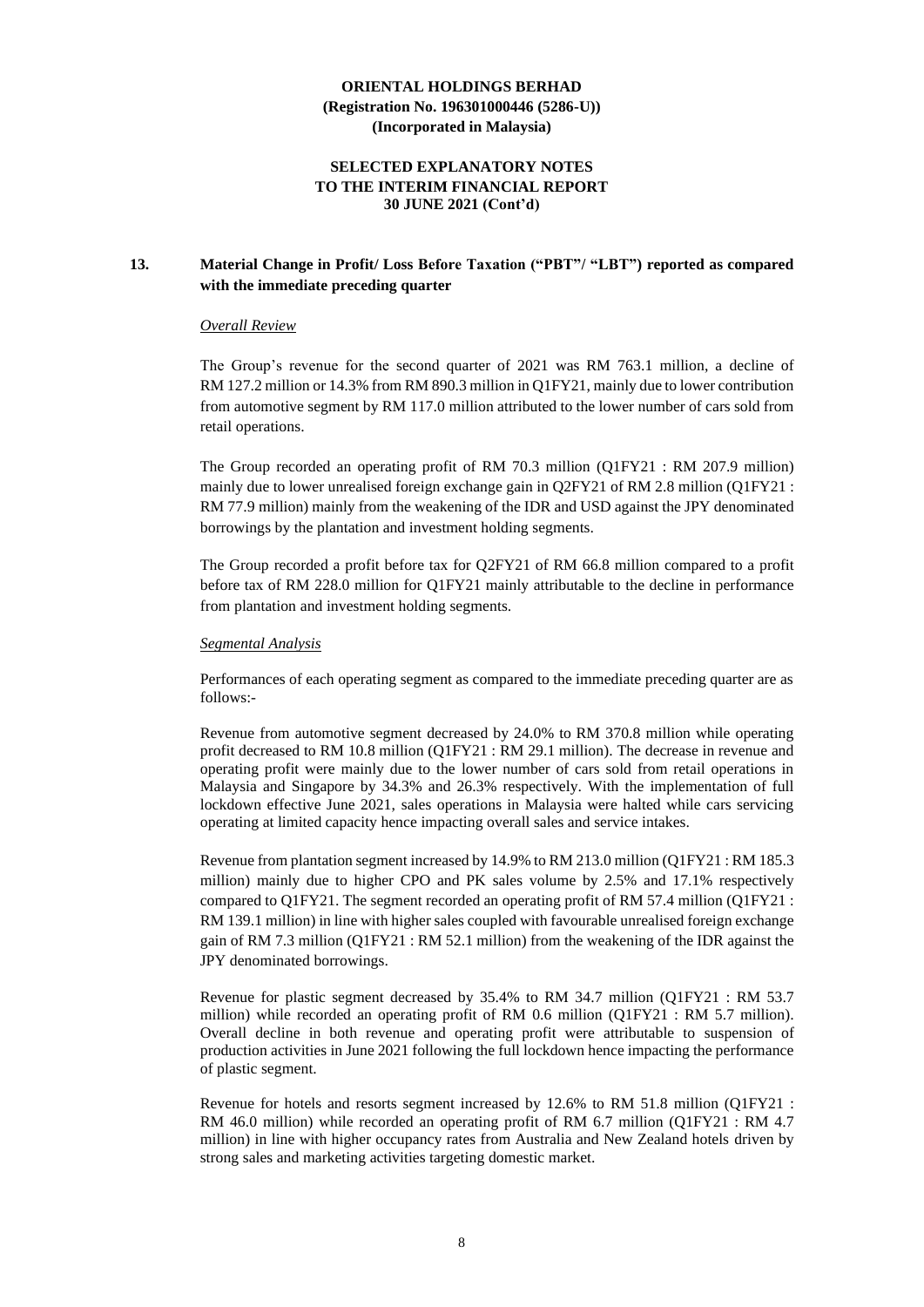## **SELECTED EXPLANATORY NOTES TO THE INTERIM FINANCIAL REPORT 30 JUNE 2021 (Cont'd)**

## **13. Material Change in Profit/ Loss Before Taxation ("PBT"/ "LBT") reported as compared with the immediate preceding quarter (Cont'd)**

Revenue for investment holding segment increased by 6.3% to RM 1.7 million (Q1FY21 : RM 1.6 million) while recorded an operating loss of RM 4.0 million (Q1FY21 operating profit : RM 26.5 million). Despite increase in revenue, decline in operating profit was attributable to the unrealised foreign exchange loss of RM 1.1 million (Q1FY21 unrealised foreign exchange gain : RM 23.7 million) mainly on JPY denominated borrowings.

Revenue for investment properties and trading of building material products segment decreased by 29.3% to RM 64.8 million (Q1FY21 : RM 91.7 million) while recorded an operating loss of RM 2.1 million (Q1FY21 operating profit : RM 3.0 million) as the segment operations were disrupted following the lockdown with reduced sales order and payment of land tax for Australia properties in Q2FY21.

Revenue for healthcare segment increased by 9.1% to RM 26.3 million (Q1FY21 : RM 24.1 million) and recorded an operating profit of RM 1.0 million (Q1FY21 operating loss : RM 0.2 million) mainly due to the increase of 4.9% in the total number of patients in the current quarter compared to Q1FY21.

#### **14. Current Year Prospects**

On 11 March 2020, the World Organisation declared the COVID-19 outbreak to be a pandemic.

The Group's performance was impacted by the global and domestic actions taken to contain the outbreak.

The implementation and subsequent extension of the Movement Control Order (MCO) have dampen economic activity following the suspension of operations by non-essential service providers and lower operating capacity of manufacturing firms.

In Malaysia, the government had imposed the MCO from 18 March 2020 to 12 May 2020 and reinstatement of MCO 2.0 in mid-January to early March 2021. The Singapore government had also imposed similar lockdown measures (Circuit Breaker) from 7 April 2020 to 1 June 2020. As Malaysia and Singapore grapple with a surge in COVID-19 cases and highly infectious variants, MCO 3.0/ FMCO 3.0 were implemented nationwide effective 12 May 2021 and 1 June 2021 respectively while Singapore imposed lockdown from 16 May 2021 to 13 June 2021.

A four-phased exit strategy was introduced in Malaysia whereby progression to the next recovery phases will depend on three main threshold indicators being met: the number of new daily COVID-19 cases, the capacity of the healthcare system, including beds available in intensive care units, and the percentage of the population that has been fully vaccinated. Subsequently, a new phase transition indicator for states in Phase 1 introduced using the number of new hospital admissions for symptomatic cases instead, replacing the indicator of number of new daily COVID-19 cases.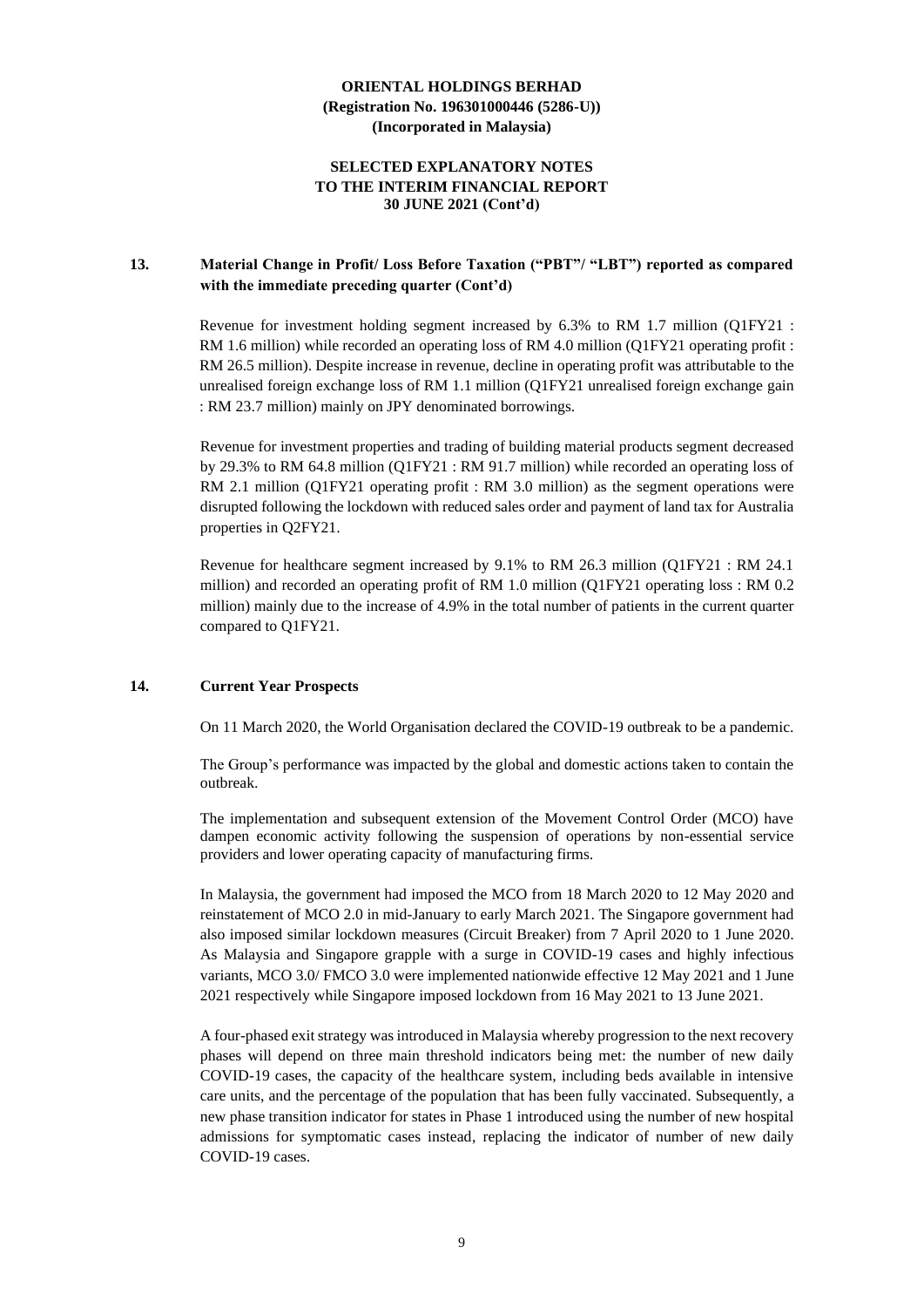#### **SELECTED EXPLANATORY NOTES TO THE INTERIM FINANCIAL REPORT 30 JUNE 2021 (Cont'd)**

#### **14. Current Year Prospects (Cont'd)**

Private consumption has been affected by weak labour market conditions, mobility restrictions and subdued sentiments.

As the pandemic continually evolving and new waves and variants emerging in different geographies, the availability of COVID-19 vaccines and subsequent rollout to public in early 2021 hopefully will ease lockdown restrictions and would be critical in boosting economic activities as well as slowly returning to the normalcies of pre-pandemic way of life.

The automotive segment will continue to contribute to the Group's performance under very competitive market conditions with strong and aggressive promotional campaigns by car companies keen to grow their market shares. With the reinstatement of MCO 2.0 and 3.0 in mid-January and May 2021 respectively, Quarter 3 sales from retail operations in Malaysia is not expected to be encouraging despite vehicle sales tax exemption period further extended to December 2021. Automotive industry has been shut down during lockdown and dampened further by a shortage of semiconductor chips in the supply chain which will inevitably cause delays in production in the near future.

The plastic segment continues to face competitive environment from other domestic industry players and will be impacted by disruptions in the global supply chain and limited growth in the local automotive industry. Management will continue to exercise cost rationalisation, productivity improvement and source for new business ventures to improve the performance of the segment.

The plantation segment will take necessary steps to ensure that all estates and mills remain efficient, cost effective and competitive. The forex exposure of the JPY loans will be closely monitored and managed.

The hotels and resorts segment has been affected by the major lockdowns happening across the world. Hotel in United Kingdom has been closed for business since April 2020 following the lockdown and has resumed business operation in May 2021 resulting from easing of lockdown restrictions and rapid mass vaccination programme across United Kingdom.

Healthcare segment will continue to focus on strengthening brand awareness and positioning the hospital for sustainable growth. Following the MCO that arose with the current COVID-19 pandemic, there was a sharp decline in patient admissions. Patient sentiments has been gradually improve following the easing of MCO restrictions.

The Board is mindful of the seismic shifts that the COVID-19 pandemic has brought about to the domestic and global economies. The Board will navigate the challenges ahead and formulate plans to strengthen further the Group's solid foundation for a sustainable growth.

#### **15. Variance of Actual Profit from Forecast Profit/Profit Guarantee**

Not Applicable.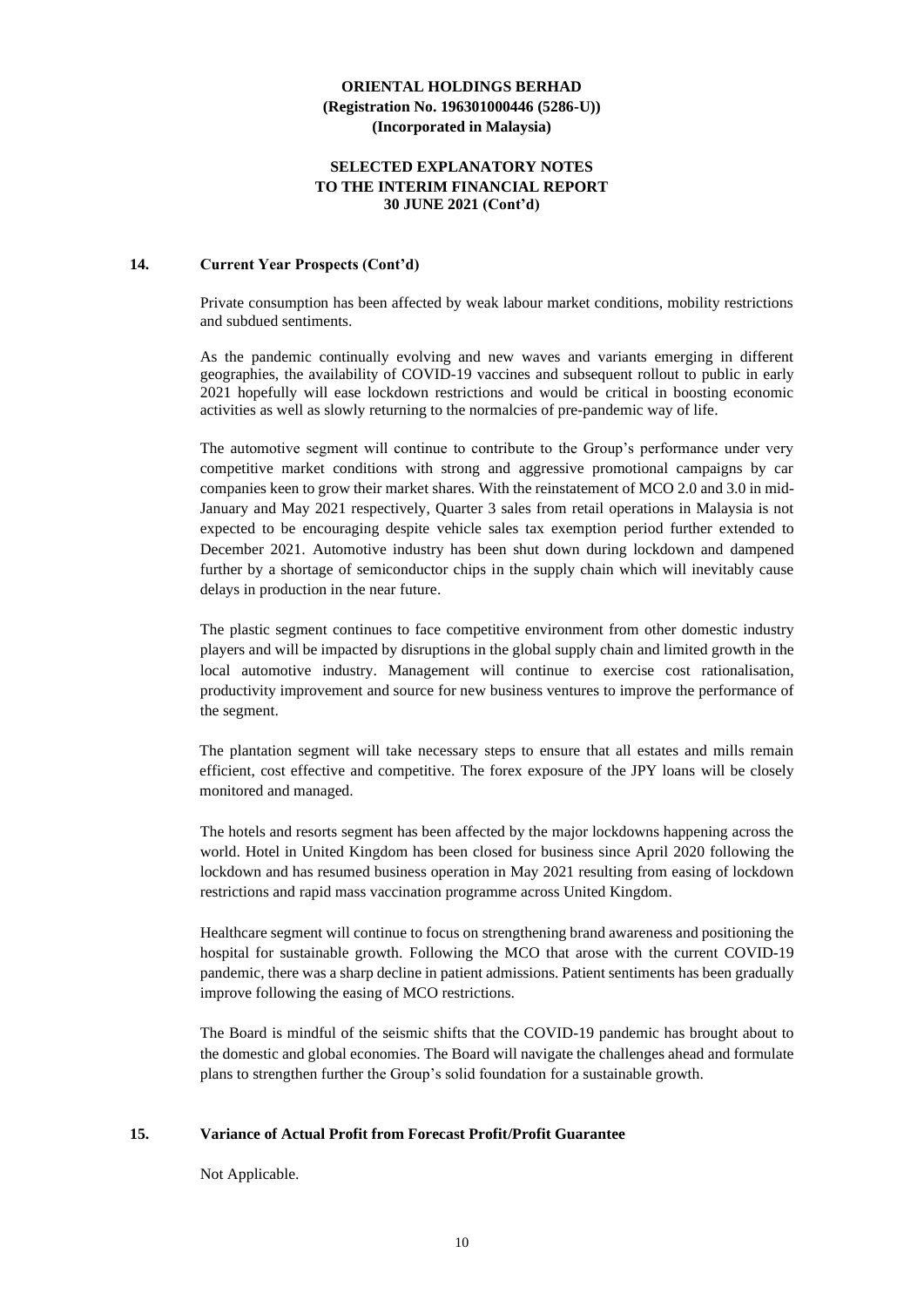## **SELECTED EXPLANATORY NOTES TO THE INTERIM FINANCIAL REPORT 30 JUNE 2021 (Cont'd)**

## **16. Taxation**

|                       | <b>Individual Quarter</b> |               | <b>Cumulative Quarter</b> |               |  |
|-----------------------|---------------------------|---------------|---------------------------|---------------|--|
|                       | Current                   | Preceding     | Current                   | Preceding     |  |
|                       | Year                      | Year          | Year                      | Year          |  |
|                       | Quarter                   | Quarter       | To date                   | To date       |  |
|                       | 30 June 21                | 30 June 20    | 30 June 21                | 30 June 20    |  |
|                       | <b>RM'000</b>             | <b>RM'000</b> | <b>RM'000</b>             | <b>RM'000</b> |  |
|                       | (Unaudited)               | (Unaudited)   | (Unaudited)               | (Unaudited)   |  |
| Current taxation      |                           |               |                           |               |  |
| Malaysian taxation    |                           |               |                           |               |  |
| - Based on profit for |                           |               |                           |               |  |
| the period            | 2,465                     | 550           | 4,351                     | 2,372         |  |
| - (Over)/ Under       |                           |               |                           |               |  |
| provision in          |                           |               |                           |               |  |
| respect of prior      |                           |               |                           |               |  |
| period                | (20)                      |               | 36                        | 58            |  |
|                       | 2,445                     | 550           | 4,387                     | 2,430         |  |
| Foreign taxation      |                           |               |                           |               |  |
| Based on profit for   |                           |               |                           |               |  |
| the period            | 16,337                    | 7,531         | 44,749                    | 23,756        |  |
|                       | 18,782                    | 8,081         | 49,136                    | 26,186        |  |
|                       |                           |               |                           |               |  |
| Deferred taxation     |                           |               |                           |               |  |
| Current period        | (5,909)                   | 3,179         | (787)                     | 3,154         |  |
| Over provision in     |                           |               |                           |               |  |
| respect of prior      |                           |               |                           |               |  |
| period                | (1)                       |               | (79)                      | (3,293)       |  |
|                       | (5,910)                   | 3,179         | (866)                     | (139)         |  |
|                       |                           |               |                           |               |  |
|                       |                           |               |                           |               |  |
|                       | 12,872                    | 11,260        | 48,270                    | 26,047        |  |

## **17. Status of Corporate Proposals**

There were no corporate proposals that have been announced by the Company but not completed at the date of this announcement except for the Stock Buy-Back which was approved by the stockholders at the Annual General Meeting on 15 July 2020 for the buy-back of up to 10% or up to 62,039,363 ordinary stocks. There were no stocks buy-back for the period to date.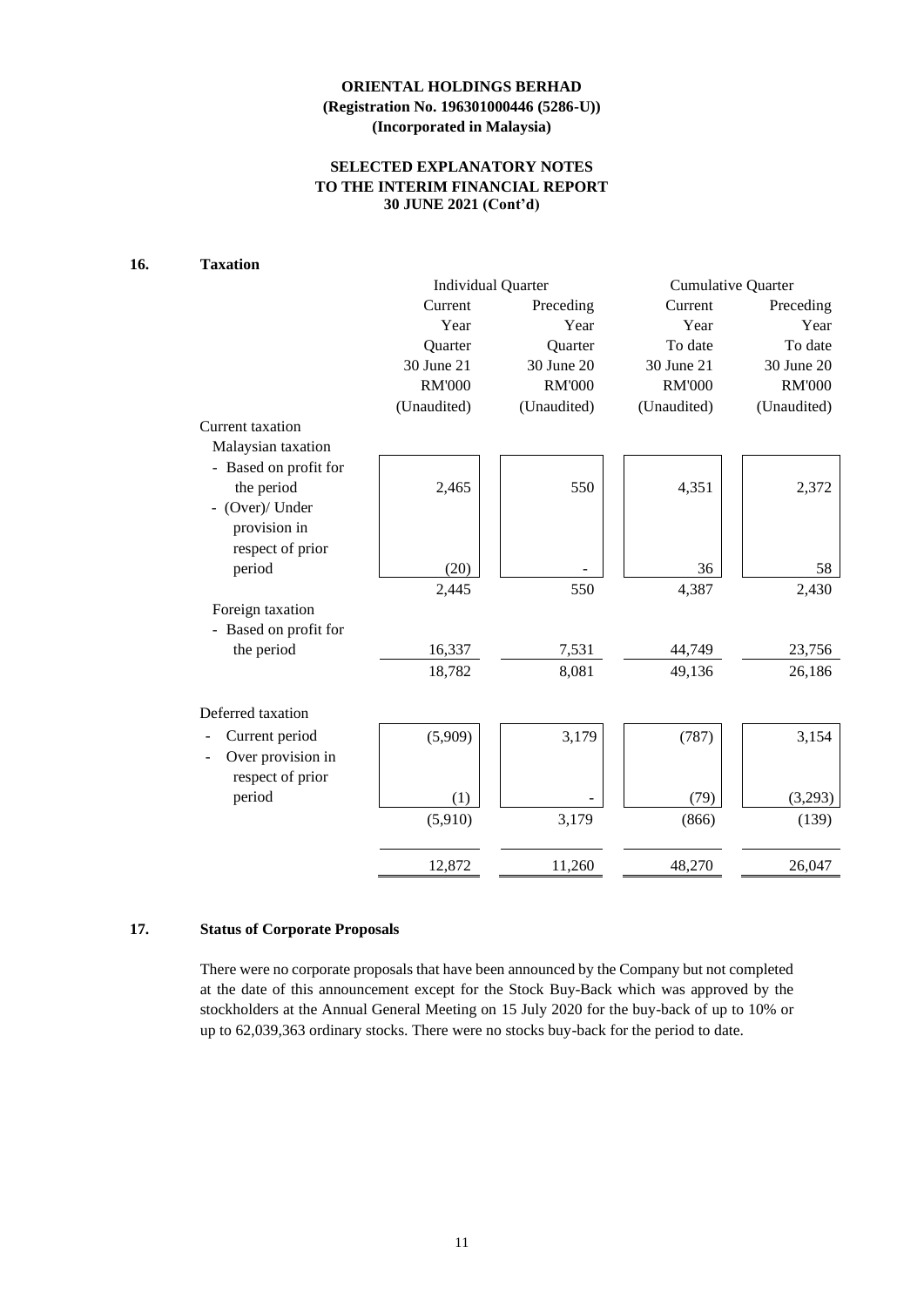## **SELECTED EXPLANATORY NOTES TO THE INTERIM FINANCIAL REPORT 30 JUNE 2021 (Cont'd)**

## **18. Group Borrowings**

| Borrowings denominated in                                          |                            |                    |                                  |                                                          |                                           |  |  |  |
|--------------------------------------------------------------------|----------------------------|--------------------|----------------------------------|----------------------------------------------------------|-------------------------------------------|--|--|--|
|                                                                    | <b>Interest</b><br>rate %  | <b>Ringgit</b>     | ← Foreign Currencies             |                                                          |                                           |  |  |  |
| <b>Short Term</b>                                                  |                            | <b>RM'000</b><br>1 | <b>Source</b><br><b>Currency</b> | <b>RM</b><br>Equivalent<br><b>RM'000</b><br>$\mathbf{I}$ | <b>Total</b><br><b>RM'000</b><br>$I + II$ |  |  |  |
| Lease obligations                                                  | 2.8                        | 96                 |                                  |                                                          | 96                                        |  |  |  |
| Borrowings – secured<br>-Revolving credit                          | $0.8 - 1.4$                |                    | JPY 39.230 billion               | 1,470,748                                                | 1,470,748                                 |  |  |  |
| -Term loans                                                        | $1.8 - 4.3$                | 270                | SGD 0.001 billion                | 4,144                                                    | 4,414                                     |  |  |  |
| Borrowings – unsecured<br>-Bankers acceptance<br>-Revolving credit | $2.4 - 2.6$<br>$1.5 - 2.9$ | 11,547<br>8,000    | JPY 8.515 billion                | 319,458                                                  | 11,547<br>327,458                         |  |  |  |
|                                                                    |                            | 19,913             |                                  | 1,794,350                                                | 1,814,263                                 |  |  |  |
| <b>Long Term</b>                                                   |                            |                    |                                  |                                                          |                                           |  |  |  |
| Lease obligations                                                  | 2.8                        | 338                |                                  |                                                          | 338                                       |  |  |  |
| Term loans - secured                                               | $1.8 - 4.3$                | 3,585              | SGD 0.076 billion                | 226,061                                                  | 229,646                                   |  |  |  |
|                                                                    |                            | 3,923              |                                  | 226,061                                                  | 229,984                                   |  |  |  |
| <b>Total Borrowings</b>                                            |                            | 23,836             |                                  | 2,020,411                                                | 2,044,247                                 |  |  |  |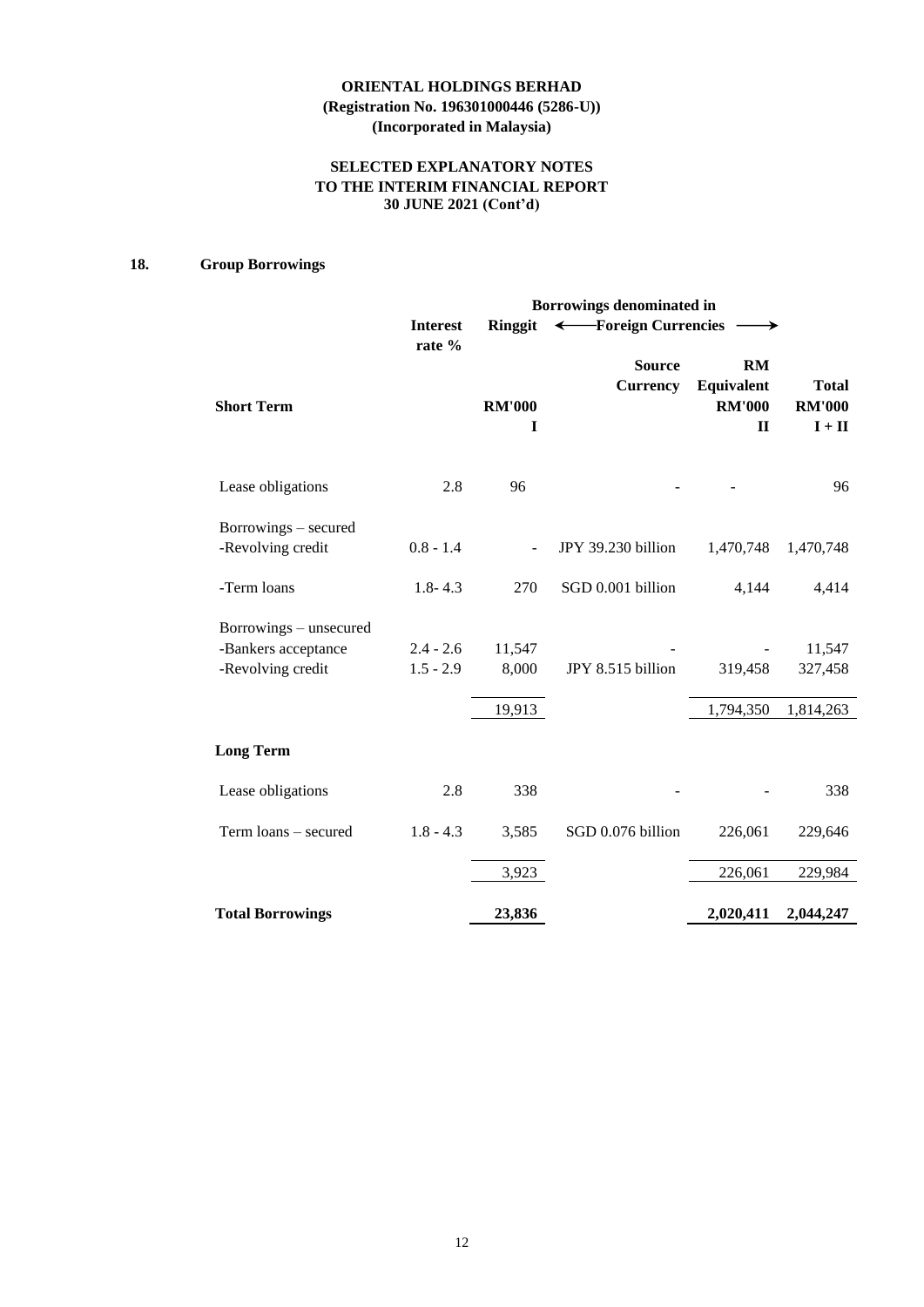## **SELECTED EXPLANATORY NOTES TO THE INTERIM FINANCIAL REPORT 30 JUNE 2021 (Cont'd)**

## **19. Trade receivables**

The ageing analysis of trade receivables (included under trade and other receivables category) as at 30 June 2021 is as follows:

|                             | <b>RM'000</b> | $\frac{6}{9}$ |
|-----------------------------|---------------|---------------|
| Not past due                | 121,005       | 76.2          |
| Past due less than 3 months | 33,560        | 21.1          |
| Past due 3-6 months         | 2.246         | 1.4           |
| Past due 6-12 months        | 277           | 0.2           |
| Past due more than 1 year   | 1.708         | 1.1           |
|                             | 158,796       | 100.0         |

The Group did not impair the past due trade receivables but monitor these receivables closely. No bad and past due debts are anticipated that could materially affect the financial results and financial position of the Group as a whole.

## **20. Changes in Material Litigations**

Not applicable.

#### **21. Dividend Proposed**

No dividend has been proposed for the current quarter.